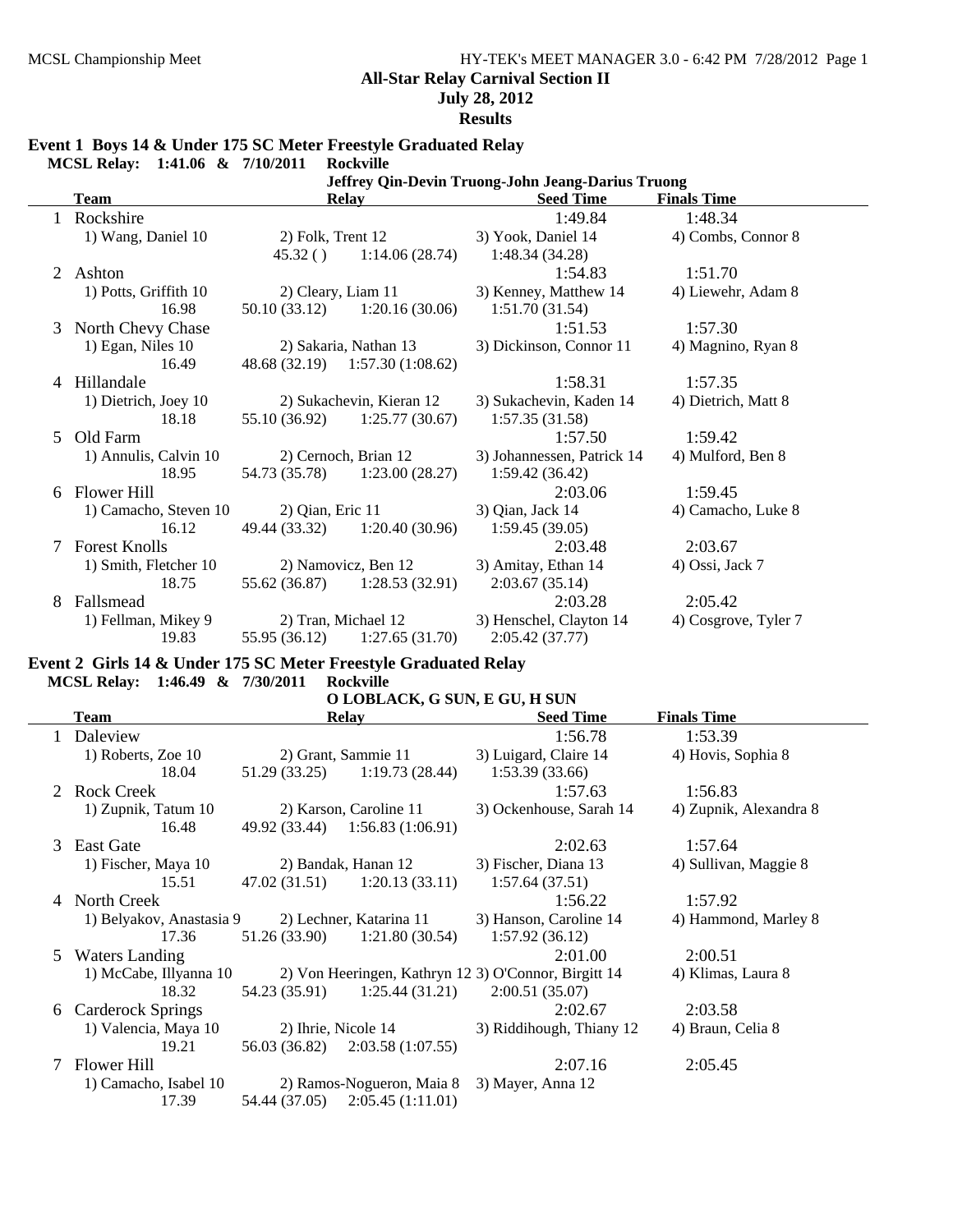**July 28, 2012**

**Results**

|              | (Event 2 Girls 14 & Under 175 SC Meter Freestyle Graduated Relay)<br><b>Team</b> | <b>Relay</b>        |                                 | <b>Seed Time</b>                                  | <b>Finals Time</b>                                       |
|--------------|----------------------------------------------------------------------------------|---------------------|---------------------------------|---------------------------------------------------|----------------------------------------------------------|
| 8            | Willows of Potomac                                                               |                     |                                 | 2:10.53                                           | 2:07.20                                                  |
|              | 1) Chen, Erika 9                                                                 | 2) Hsu, Ashley 12   |                                 | 3) Rao, Ashvika 13                                | 4) Wang, Josephina 7                                     |
|              | 17.83                                                                            |                     | 54.01 (36.18) 2:07.20 (1:13.19) |                                                   |                                                          |
|              | Event 3 Mixed 15-18 200 SC Meter Freestyle Relay                                 |                     |                                 |                                                   |                                                          |
|              | MCSL Relay: 1:43.83 & 8/3/2002                                                   |                     | <b>Tanterra</b>                 |                                                   |                                                          |
|              |                                                                                  |                     |                                 | Kassy Kugler-Chris Tappis-Dana West-Matt Benedick |                                                          |
|              | <b>Team</b>                                                                      | <b>Relay</b>        |                                 | <b>Seed Time</b>                                  | <b>Finals Time</b>                                       |
|              | 1 Inverness Forest                                                               |                     |                                 | 1:49.49                                           | 1:46.68                                                  |
|              | 1) Ares, Natalya W17                                                             | $2)$ Eig, Eric M17  |                                 | 3) Dromerick, Bridget W16                         | 4) Cole, Austin M17                                      |
|              | 27.98                                                                            | 54.09 (26.11)       | 1:22.66(28.57)                  | 1:46.68(24.02)                                    |                                                          |
| 2            | Eldwick                                                                          |                     |                                 | 1:51.44                                           | 1:49.16                                                  |
|              | 1) Illig, Michelle W17                                                           |                     | 2) Barpoulis, Nicholas M16      | 3) Barpoulis, Megan W15                           | 4) Gibson, Matt M17                                      |
|              | 28.11                                                                            | 54.27 (26.16)       | 1:24.14(29.87)                  | 1:49.16(25.02)                                    |                                                          |
| 3            | North Creek                                                                      |                     |                                 | 1:51.37                                           | 1:49.69                                                  |
|              | 1) Pham, Tyler M18                                                               | 2) Lewis, Kelly W16 |                                 | 3) Anderson, Ellen W18                            | 4) Lechner, Nicholas M18                                 |
|              | 26.48                                                                            | 56.18 (29.70)       | 1:24.00(27.82)                  | 1:49.69(25.69)                                    |                                                          |
|              | 4 Rock Creek                                                                     |                     |                                 | 1:51.39                                           | 1:50.78                                                  |
|              | 1) Kelso, Anabel W17                                                             |                     | 2) Kelso, Cameron W16           | 3) Baird, Graham M15                              | 4) Ekstrom, Jonathan M18                                 |
|              | 32.18                                                                            | 1:02.08(29.90)      | 1:26.96(24.88)                  | 1:50.78(23.82)                                    |                                                          |
| 5            | James Creek                                                                      |                     |                                 | 2:03.07                                           | 2:04.39                                                  |
|              | 1) McGee, Jonathan M16                                                           |                     | 2) Wert, Lindsay W18            | 3) O'Brien, Brett M15                             | 4) Kondis, Kyra W15                                      |
|              | 32.20                                                                            | 1:05.48(33.28)      | 1:36.09(30.61)                  | 2:04.39 (28.30)                                   |                                                          |
| 6            | Norbeck Grove                                                                    |                     |                                 | 1:57.03                                           | 2:05.05                                                  |
|              | 1) Konefal, Zachary M17                                                          |                     | 2) Fowler, Joshua M15           | 3) Aniba, Najet W15                               | 4) Johnson, Morgan W16                                   |
|              | 29.94                                                                            | 1:02.61(32.67)      | 1:36.37(33.76)                  | 2:05.05(28.68)                                    |                                                          |
| 7            | West Hillandale                                                                  |                     | 2) Hedlund, Erin W17            | 2:03.53<br>3) Egan, Sierra W15                    | 2:07.56<br>4) Weiser-Warschoff, Victor M                 |
|              | 1) Hedlund, Justin M15<br>27.65                                                  | 1:02.44(34.79)      | 1:37.31 (34.87)                 | 2:07.56(30.25)                                    |                                                          |
| 8            | Tanglewood                                                                       |                     |                                 | 2:07.71                                           | 2:08.69                                                  |
|              | 1) Garcia-McConnell, Maddie '2) Dang, Megan W17                                  |                     |                                 | 3) Tam, Nick M17                                  | 4) Dow, Jeremy M18                                       |
|              | 32.69                                                                            | 1:11.41(38.72)      | 1:40.36(28.95)                  | 2:08.69(28.33)                                    |                                                          |
|              |                                                                                  |                     |                                 |                                                   |                                                          |
|              | Event 4 Mixed 13-14 200 SC Meter Freestyle Relay                                 |                     |                                 |                                                   |                                                          |
|              | MCSL Relay: 1:48.80 & 7/30/2011                                                  |                     | <b>Rockville</b>                |                                                   |                                                          |
|              |                                                                                  | <b>Relay</b>        | J JEANG, J CHEN, E GU, A LIU    | <b>Seed Time</b>                                  | <b>Finals Time</b>                                       |
|              | <b>Team</b><br>Hillandale                                                        |                     |                                 | 1:58.77                                           | 1:55.49                                                  |
| $\mathbf{1}$ | 1) Hippchen, Mary W14                                                            |                     | 2) McNeil, Matt M14             | 3) Olsson, Anna W13                               | 4) Sukachevin, Kaden M14                                 |
|              | 31.31                                                                            | 59.77 (28.46)       | 1:28.83(29.06)                  | 1:55.49(26.66)                                    |                                                          |
| 2            | <b>Twin Farms</b>                                                                |                     |                                 | 2:03.04                                           | 1:58.83                                                  |
|              | 1) Clements, Zachary M13                                                         |                     | 2) Lakey, Christina W13         | 3) Buonomo, Trever M13                            | 4) Johnson, Catherine W14                                |
|              | 32.77                                                                            | 1:02.74(29.97)      | 1:31.57(28.83)                  | 1:58.83(27.26)                                    |                                                          |
| 3            | <b>Forest Knolls</b>                                                             |                     |                                 | 2:01.72                                           | 1:59.65                                                  |
|              | 1) Petrucci, Daniel M13                                                          |                     | 2) Moore, Hanna W13             | 3) Forte, Brianna W13                             | 4) Amitay, Ethan M14                                     |
|              | 30.89                                                                            | 1:04.01(33.12)      | 1:33.44(29.43)                  | 1:59.65(26.21)                                    |                                                          |
| 4            | <b>Lake Marion</b>                                                               |                     |                                 | 2:01.39                                           | 2:00.02                                                  |
|              | 1) Nelson, Lauren W13                                                            |                     | 2) Landry, Jacqueline W14       |                                                   | 3) Afolabi-Brown, Gregory M14) Afolabi-Brown, Kenneth M1 |
|              | 33.87                                                                            | 1:05.33(31.46)      | 1:33.54(28.21)                  | 2:00.02(26.48)                                    |                                                          |
| 5            | Calverton                                                                        |                     |                                 | 2:00.26                                           | 2:00.44                                                  |
|              | 1) Ryland, Kyle M14                                                              |                     | 2) Worden, Courtney W13         | 3) Holmes, Abbey W14                              | 4) Stauder, Nick M13                                     |
|              | 28.90                                                                            | 1:02.43(33.53)      | 1:31.24(28.81)                  | 2:00.44(29.20)                                    |                                                          |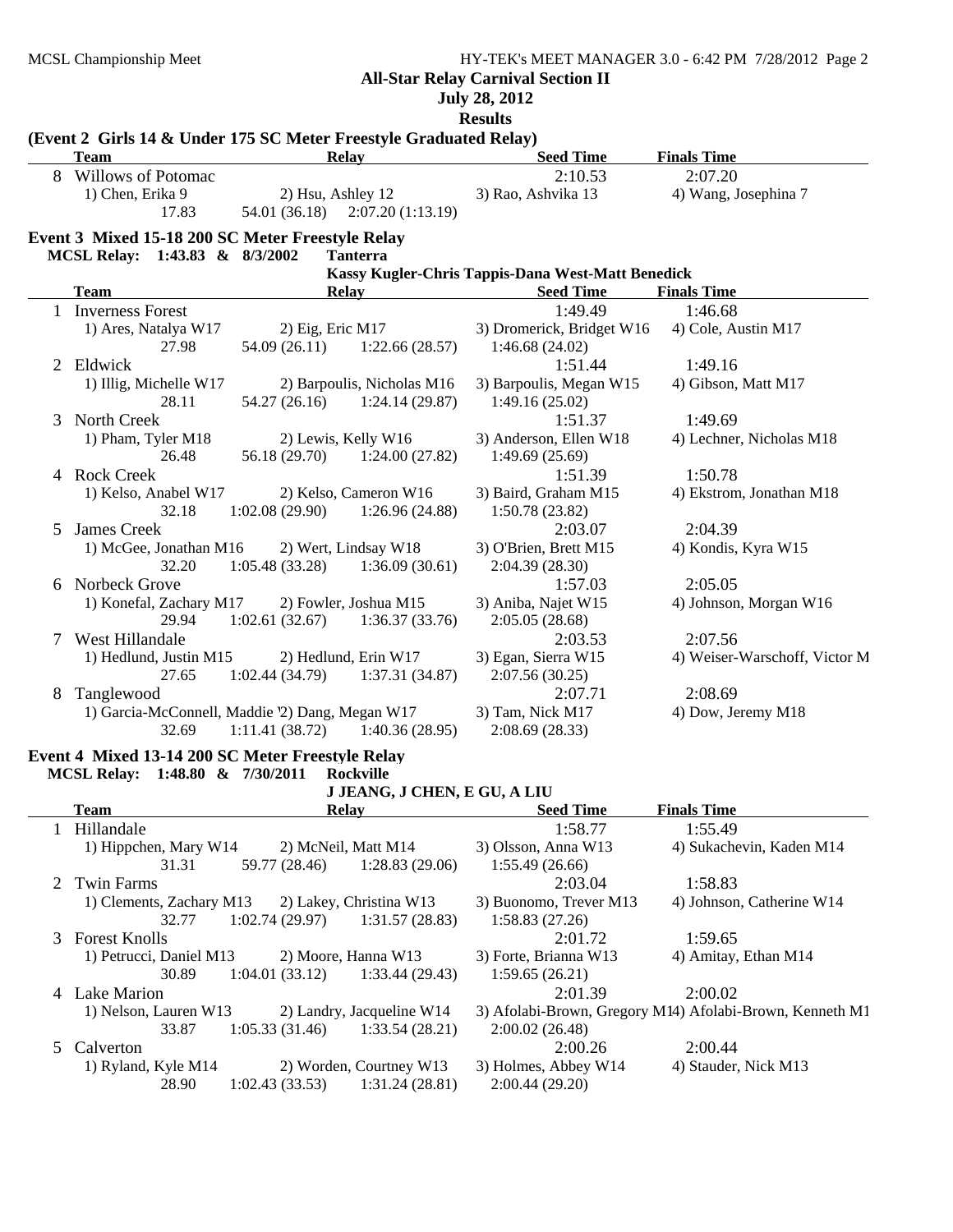**All-Star Relay Carnival Section II**

**July 28, 2012**

**Results**

|              | <b>Team</b>                                            | Relay                               |                         | <b>Seed Time</b>                               | <b>Finals Time</b>                  |
|--------------|--------------------------------------------------------|-------------------------------------|-------------------------|------------------------------------------------|-------------------------------------|
|              | 6 Cloppers Mill                                        |                                     |                         | 2:04.09                                        | 2:02.30                             |
|              | 1) Fitzwilliam, Nick M13                               | 2) Liu, Maddie W13                  |                         | 3) Branson, Kate W14                           | 4) AN, William M14                  |
|              | 30.13                                                  | 1:02.35(32.22)                      | 1:34.42(32.07)          | 2:02.30 (27.88)                                |                                     |
| 7            | Twinbrook                                              |                                     |                         | 2:10.10                                        | 2:10.48                             |
|              | 1) Manor, Isabel W14                                   | 2) Lyons, Jeremy M13                |                         | 3) Marks, Dalia W14                            | 4) Samuelson, Eli Merrill M14       |
|              | 35.06                                                  | 1:13.94(38.88)                      | 1:39.76 (25.82)         | 2:10.48 (30.72)                                |                                     |
| 8            | Willows of Potomac                                     |                                     |                         | 2:13.97                                        | 2:20.50                             |
|              | 1) Coflin, Raina W14                                   | 2) Rao, Ashvika W13                 |                         | 3) Zarfeshan, Ramin M13                        | 4) Chang, Timothy M13               |
|              | 47.09                                                  | $1:13.82(26.73)$ $2:20.50(1:06.68)$ |                         |                                                |                                     |
|              | Event 5 Mixed 8 & Under 100 SC Meter Freestyle Relay   |                                     |                         |                                                |                                     |
|              | MCSL Relay: 1:07.52 & 8/1/2009                         |                                     | <b>Tilden Woods</b>     |                                                |                                     |
|              |                                                        |                                     |                         | TimEllett-MayaDrill-CameronDarnell-NicoleLopez |                                     |
|              | <b>Team</b>                                            | Relay                               |                         | <b>Seed Time</b>                               | <b>Finals Time</b>                  |
| $\mathbf{1}$ | Seven Locks                                            |                                     |                         | 1:24.17                                        | 1:16.73                             |
|              | 1) Messenger, Leo Gerard M8 2) Mello, Valerie Susan W8 |                                     |                         | 3) Sundel, Ethan Ross M8                       | 4) Duncan, Sophie Claire W8         |
|              | 38.20                                                  | 1:16.73(38.53)                      |                         |                                                |                                     |
| 2            | <b>Waters Landing</b>                                  |                                     |                         | 1:20.34                                        | 1:18.66                             |
|              | 1) Bretz, Jason M8                                     | 2) Dancik, Kira W8                  |                         | 3) Klimas, Laura W8                            | 4) Vilbig, Umi M8                   |
|              | 41.48                                                  | 1:18.66(37.18)                      |                         |                                                |                                     |
| 3            | Somerset                                               |                                     |                         | 1:26.21                                        | 1:22.00                             |
|              | 1) Bobeck, Abbie W8                                    | 2) Panner, David M8                 |                         | 3) Friedman, Julia M8                          | 4) Vanderzon, Delia W8              |
|              | 42.63                                                  | 1:22.00(39.37)                      |                         |                                                |                                     |
| 4            | <b>New Mark Commons</b><br>1) Calis, Emma W8           | 2) Bloom, Jeremy M8                 |                         | 1:28.19<br>3) Peter, Veda W8                   | 1:27.67<br>4) Berthiaume, Daniel M8 |
|              | 48.85                                                  | 1:27.67(38.82)                      |                         |                                                |                                     |
| 5            | Fallsmead                                              |                                     |                         | 1:33.28                                        | 1:27.72                             |
|              | 1) See, Laura W8                                       |                                     | 2) Esterowitz, Jakob M8 | 3) Avakian, Sydney W8                          | 4) Cosgrove, Tyler M7               |
|              | 43.65                                                  | 1:27.72(44.07)                      |                         |                                                |                                     |
| 6            | <b>Inverness Forest</b>                                |                                     |                         | 1:23.24                                        | 1:35.28                             |
|              | 1) Schricker, Evan M8                                  | 2) Wilson, Shona W6                 |                         | 3) Hu, Shannon W7                              | 4) Cui, Daniel M8                   |
|              | 44.60                                                  | 1:35.28(50.68)                      |                         |                                                |                                     |
| 7            | Tanglewood                                             |                                     |                         | 1:53.20                                        | 1:37.61                             |
|              | 1) Diaz, Gabi W7                                       | 2) Lawry, Hunter M7                 |                         | 3) Hoang, Nathan M8                            | 4) Diaz, Sara W8                    |
|              | 8 Old Farm                                             |                                     |                         | 1:27.69                                        | 1:39.53                             |
|              | 1) Stewart, Caroline W8                                | 2) Cohn, Josh M7                    |                         | 3) Mulford, Ben M8                             | 4) Bingley, Hanna W8                |
|              | 45.99                                                  | 1:39.53(53.54)                      |                         |                                                |                                     |
|              | Event 6 Mixed 9-10 200 SC Meter Freestyle Relay        |                                     |                         |                                                |                                     |

# **MCSL Relay: 2:10.67 & 7/5/2009 Rockville**

|                                          |       |                | коскуше                |                       |                        |  |  |  |
|------------------------------------------|-------|----------------|------------------------|-----------------------|------------------------|--|--|--|
| S. Wijesekera-C. Gibson-G. Sun-D. Truong |       |                |                        |                       |                        |  |  |  |
| Team                                     |       |                | <b>Relay</b>           | <b>Seed Time</b>      | <b>Finals Time</b>     |  |  |  |
| 1 East Gate                              |       |                |                        | 2:25.06               | 2:23.78                |  |  |  |
| 1) Fischer, Maya W10                     |       |                | 2) Sullivan, Molly W10 | 3) Rindner, Ethan M10 | 4) Fischer, Max M10    |  |  |  |
|                                          | 31.51 | 1:10.11(38.60) | 1:46.12(36.01)         | 2:23.78(37.66)        |                        |  |  |  |
| 2 North Creek                            |       |                |                        | 2:25.71               | 2:26.08                |  |  |  |
| 1) Belyakov, Anastasia W9                |       |                | 2) Chung, Corey M9     | 3) Narisu, Helena W10 | 4) O'Neil, Michael M10 |  |  |  |
|                                          | 37.03 | 1:21.18(44.15) | 1:51.66(30.48)         | 2:26.08(34.42)        |                        |  |  |  |
| 3 Rockshire                              |       |                |                        | 2:30.14               | 2:31.43                |  |  |  |
| 1) Linn, Madison W9                      |       |                | 2) Breen, Hank M9      | 3) Wang, Daniel M10   | 4) Folk, Alexa W10     |  |  |  |
|                                          | 55.32 |                |                        | 1:50.16()             |                        |  |  |  |
| 2:31.43(41.27)                           |       |                |                        |                       |                        |  |  |  |

## **(Event 4 Mixed 13-14 200 SC Meter Freestyle Relay)**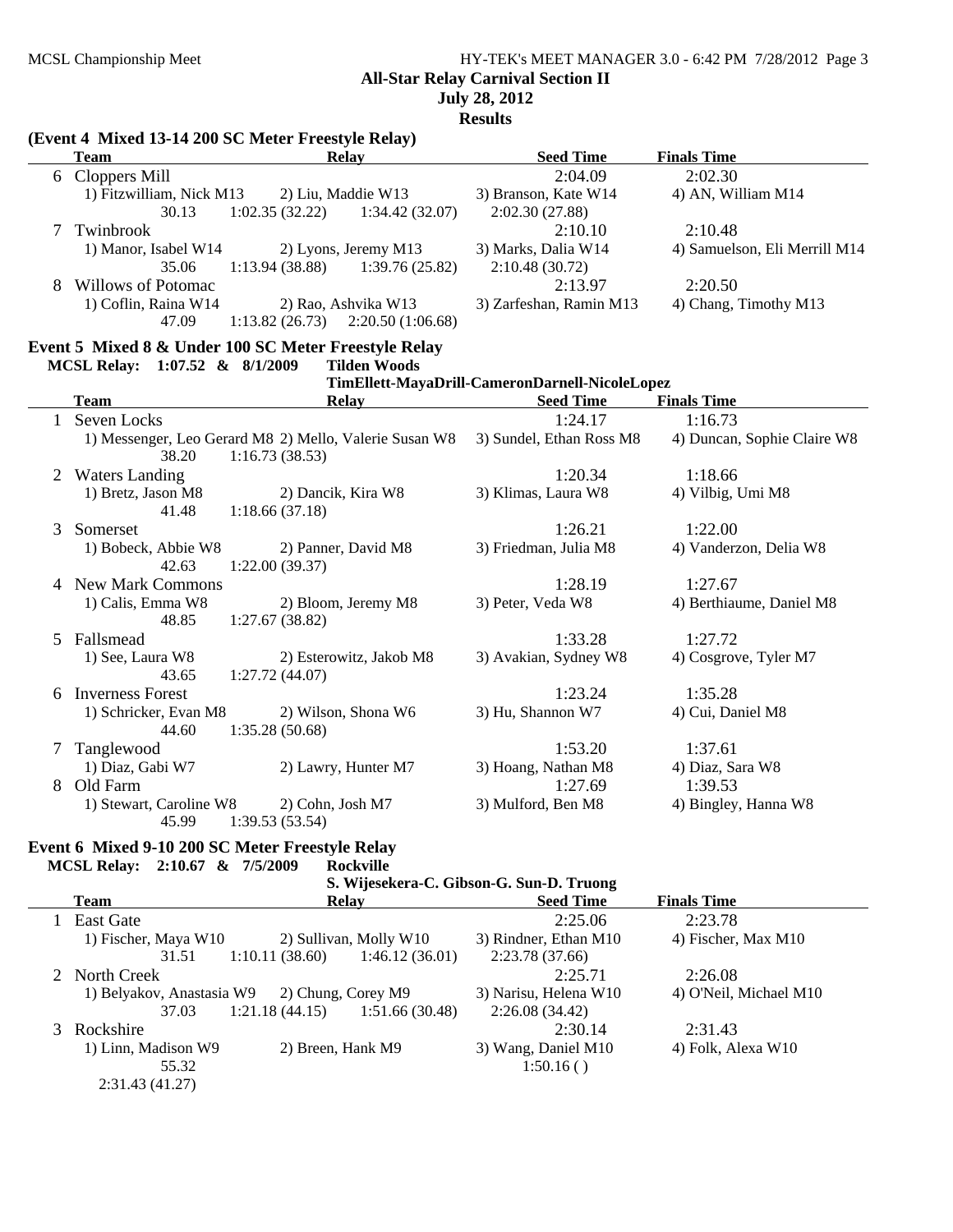**All-Star Relay Carnival Section II**

**July 28, 2012**

**Results**

#### **(Event 6 Mixed 9-10 200 SC Meter Freestyle Relay)**

|   | Team                                       | <b>Relay</b>                                       | <b>Seed Time</b>      | <b>Finals Time</b>      |
|---|--------------------------------------------|----------------------------------------------------|-----------------------|-------------------------|
|   | 4 Olney Mill                               |                                                    | 2:30.81               | 2:34.41                 |
|   | 1) Amberman, Michael M10 2) Frank, Emma W9 |                                                    | 3) Connors, Jamie W10 | 4) Casareto, Marco M10  |
|   | 36.17                                      | 1:14.55(38.38)<br>1:59.66(45.11)                   | 2:34.41(34.75)        |                         |
|   | 5 Norbeck Grove                            |                                                    | 2:38.81               | 2:37.84                 |
|   | 1) Frederick, Carson M10                   | 2) Kahn, Annabelle W9                              | 3) Laich, Joshua M9   | 4) Stahley, Paige W10   |
|   | 39.94                                      | 1:22.97 (43.03)<br>2:09.63(46.66)                  | 2:37.84(28.21)        |                         |
|   | 6 Eldwick                                  |                                                    | 2:38.22               | 2:40.63                 |
|   | 1) Illig, Rachel W10                       | 2) Plummer, Dolan M9                               | 3) Houton, Audrey W9  | 4) Edmonds, Maxwell M10 |
|   | 35.48                                      | $1:12.09(36.61)$ $1:53.59(41.50)$                  | 2:40.63(47.04)        |                         |
|   | 7 Flower Hill                              |                                                    | 2:48.03               | 2:46.92                 |
|   | 1) Camacho, Isabel W10                     | 2) Ferentinos, Christopher M9 3) Reed, Madison W10 |                       | 4) Camacho, Steven M10  |
|   | 40.21                                      | 1:03.22(23.01)<br>1:23.19(19.97)                   | 2:46.92(1:23.73)      |                         |
| 8 | Washingtonian Woods                        |                                                    | 3:00.22               | 2:59.60                 |
|   | 1) Meyers, Alexandra W10                   | 2) Rowe, Quinn M9                                  | 3) Ruiz, Mia W9       | 4) Blackman, Eric M10   |
|   | 55.15                                      | $1:38.63(43.48)$ $2:59.60(1:20.97)$                |                       |                         |

## **Event 7 Mixed 11-12 200 SC Meter Freestyle Relay**

#### **MCSL Relay: 1:55.50 & 7/31/2010 Rockville**

|  |  | John Jeang, Grace Sun, Karl Treichel, Elaina Gu |  |
|--|--|-------------------------------------------------|--|
|--|--|-------------------------------------------------|--|

| <b>Team</b> |                                                      | <b>Relay</b>           |                                   | <b>Seed Time</b>         | <b>Finals Time</b>           |  |
|-------------|------------------------------------------------------|------------------------|-----------------------------------|--------------------------|------------------------------|--|
|             | North Chevy Chase                                    |                        |                                   | 2:09.05                  | 2:06.78                      |  |
|             | 1) Dickinson, Connor M11                             |                        | 2) Durbin, Sara W11               | 3) Itzkowitz, Evan M12   | 4) Meisel, Gabi W11          |  |
|             | 31.31                                                | 1:02.67(31.36)         | 1:34.59(31.92)                    | 2:06.78(32.19)           |                              |  |
| 2           | Daleview                                             |                        |                                   | 2:07.34                  | 2:06.89                      |  |
|             | 1) Cove, Elizabeth W12                               |                        | 2) Moran, Willis M11              | 3) Park, Eli M12         | 4) Grant, Sammie W11         |  |
|             | 32.24                                                | 1:06.28(34.04)         | 1:38.99(32.71)                    | 2:06.89(27.90)           |                              |  |
| 3           | <b>Waters Landing</b>                                |                        |                                   | 2:12.74                  | 2:10.10                      |  |
|             | 1) Vilbig, Kai M12                                   |                        | 2) Nascimento, Tiago M12          | 3) McCabe, Nicea W12     | 4) Von Heeringen, Kathryn W1 |  |
|             | 31.92                                                | 1:07.60(35.68)         | 1:39.33(31.73)                    | 2:10.10(30.77)           |                              |  |
| 4           | <b>Plantations</b>                                   |                        |                                   | 2:13.62                  | 2:12.16                      |  |
|             | 1) Hoffman, Max M12                                  |                        | 2) Dorotinsky, Lexi W12           | 3) Gibson, Katelyn W11   | 4) Chapman, Daniel M11       |  |
|             | 34.91                                                |                        | $1:08.57(33.66)$ 1:42.44 (33.87)  | 2:12.16(29.72)           |                              |  |
|             | 5 Long Branch                                        |                        |                                   | 2:12.81                  | 2:13.81                      |  |
|             | 1) Fuentes, Francisco M12 (2) Santizo, Tracy W12     |                        |                                   | 3) Hernandez, Ilcia W12  | 4) Bloomer, Everest M12      |  |
|             | 33.37                                                |                        | $1:07.31(33.94)$ $1:40.32(33.01)$ | 2:13.81 (33.49)          |                              |  |
| 6           | James Creek                                          |                        |                                   | 2:22.40                  | 2:18.55                      |  |
|             | 1) Vanveldhuisen, Trevor M112) Zanville, Madison W11 |                        |                                   | 3) Cort, Logan M12       | 4) Dunn, Caroline W12        |  |
|             | 42.30                                                |                        | $1:12.61(30.31)$ $1:45.99(33.38)$ | 2:18.55(32.56)           |                              |  |
| 7           | Twinbrook                                            |                        |                                   | 2:23.03                  | 2:22.61                      |  |
|             | 1) Barr, Thomas M12                                  | 2) Kimiecik, Clare W11 |                                   | 3) Szadkowski, Jerad M12 | 4) Pittman, Rebecca W12      |  |
|             | 34.01                                                |                        | $1:19.40(45.39)$ $1:47.37(27.97)$ | 2:22.61(35.24)           |                              |  |
| 8           | Washingtonian Woods                                  |                        |                                   | 2:23.93                  | 2:26.64                      |  |
|             | 1) Rowe, Grace W12                                   |                        | 2) Culp, Julian M12               | 3) Ruiz, Ricky M12       | 4) Murayama, Amanda W11      |  |
|             | 38.28                                                |                        | $1:17.66(39.38)$ $1:52.64(34.98)$ | 2:26.64(34.00)           |                              |  |

#### **Event 8 Boys Open 200 SC Meter Medley Relay**

**MCSL Relay: 1:49.12 & 8/3/2002 Country Glen**

| Chris Dufek-Chip Schnabel-Kevin Fisher-Matt Hard |                     |                |                     |                    |  |  |  |
|--------------------------------------------------|---------------------|----------------|---------------------|--------------------|--|--|--|
| Team                                             | Relav               |                | <b>Seed Time</b>    | <b>Finals Time</b> |  |  |  |
| Rock Creek                                       |                     |                | 1:55.95             | 1:54.85            |  |  |  |
| 1) Ekstrom, Jonathan 18                          | 2) Berliner, Ben 17 |                | 3) Baird, Graham 15 | 4) Kelso, Aidan 17 |  |  |  |
| 26.68                                            | 1:02.04(35.36)      | 1:28.79(26.75) | 1:54.85(26.06)      |                    |  |  |  |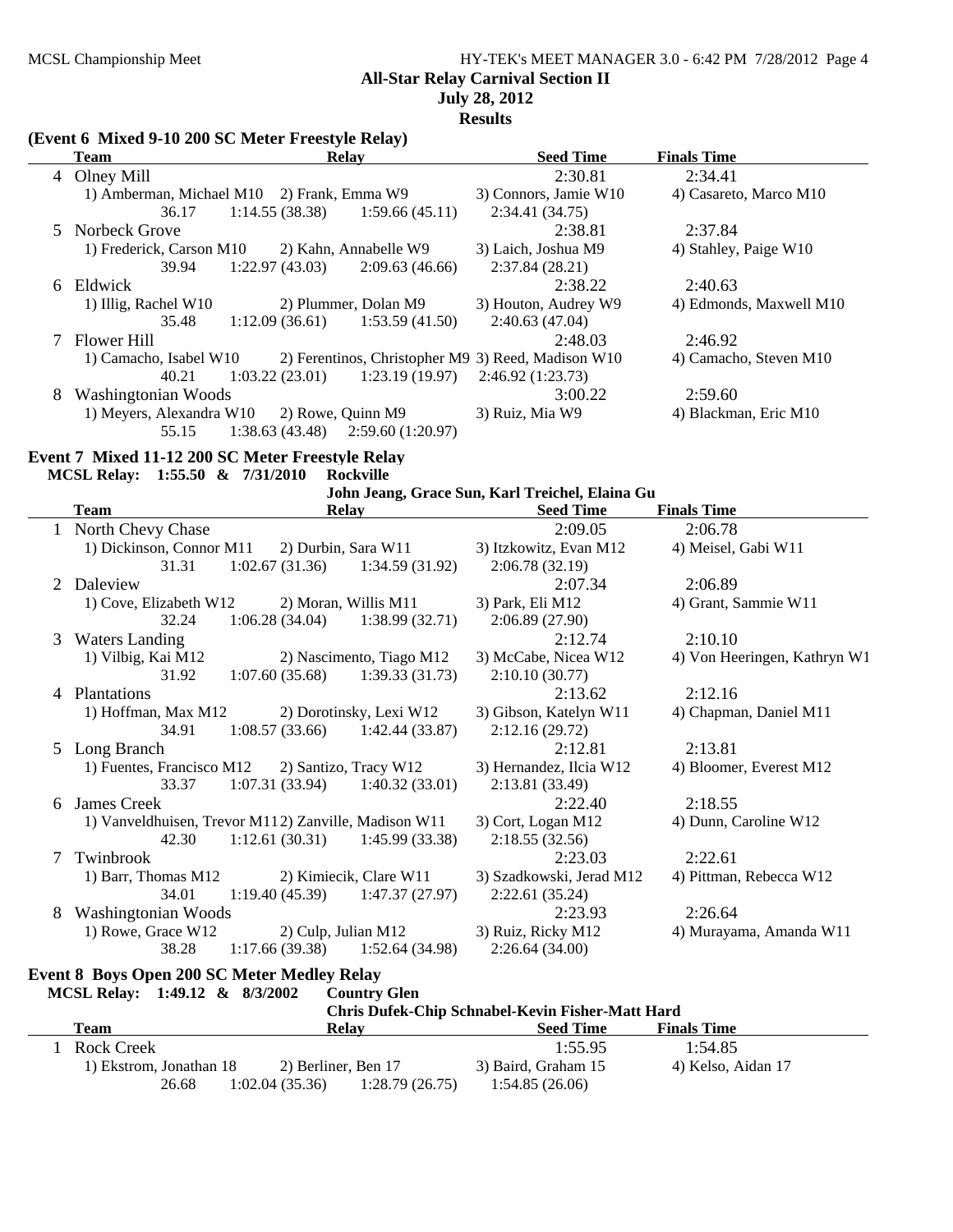## MCSL Championship Meet HY-TEK's MEET MANAGER 3.0 - 6:42 PM 7/28/2012 Page 5 **All-Star Relay Carnival Section II July 28, 2012**

**Results**

**(Event 8 Boys Open 200 SC Meter Medley Relay)**

|   | Relay<br>Team                                        |                                   | <b>Seed Time</b>         | <b>Finals Time</b>        |                           |
|---|------------------------------------------------------|-----------------------------------|--------------------------|---------------------------|---------------------------|
| 2 | <b>Waters Landing</b>                                |                                   |                          | 1:57.61                   | 1:55.12                   |
|   | 1) Von Heeringen, Austin 16 2) Petraites, Matthew 16 |                                   |                          | 3) Von Heeringen, Mark 17 | 4) O'Connor, Reilly 16    |
|   | 29.03                                                | $1:00.78(31.75)$ $1:29.63(28.85)$ |                          | 1:55.12(25.49)            |                           |
|   | 3 Ashton                                             |                                   |                          | 1:58.62                   | 1:56.82                   |
|   | 1) Cleary, Michael 18                                | 2) Broder, Kieran 16              |                          | 3) Sterling, Spencer 18   | 4) Kalen, Jake 18         |
|   | 29.06                                                | $1:01.57(32.51)$ $1:28.34(26.77)$ |                          | 1:56.82(28.48)            |                           |
|   | 4 Hillandale                                         |                                   |                          | 2:00.42                   | 1:58.04                   |
|   | 1) Hisnanick, James 15                               |                                   | 2) Sukachevin, Kohler 16 | 3) Ridgway, Greg 17       | 4) Sukachevin, Kaden 14   |
|   | 30.34                                                | $1:02.29(31.95)$ $1:31.14(28.85)$ |                          | 1:58.04(26.90)            |                           |
|   | 5 Eldwick                                            |                                   |                          | 1:57.14                   | 1:58.72                   |
|   | 1) Gibson, Matt 17                                   |                                   | 2) Richardson, Mark 16   | 3) Plummer, Cullen 17     | 4) Barpoulis, Nicholas 16 |
|   | 30.09                                                | $1:01.72(31.63)$ $1:32.57(30.85)$ |                          | 1:58.72(26.15)            |                           |
|   | 6 North Creek                                        |                                   |                          | 2:05.56                   | 2:06.62                   |
|   | 1) Pham, Tyler 18                                    |                                   | 2) Lechner, Nicholas 18  | 3) Caceres, David 15      | 4) Watkins, Michael 14    |
|   | 27.93                                                | $1:02.27(34.34)$ $1:36.73(34.46)$ |                          | 2:06.62(29.89)            |                           |
|   | Twin Farms                                           |                                   |                          | 2:11.16                   | 2:08.42                   |
|   | 1) Buonomo, Trever 13                                | 2) Maloney, Sean 16               |                          | 3) Maloney, Patrick 17    | 4) Scanlon, Michael 18    |
|   | 34.56                                                | $1:08.88(34.32)$ $1:37.86(28.98)$ |                          | 2:08.42(30.56)            |                           |
| 8 | Tanglewood                                           |                                   |                          | 2:12.06                   | 2:18.11                   |
|   | 1) Dow, Jeremy 18                                    |                                   | 2) Dang, Matthew 16      | 3) Tam, Nick 17           | 4) Farias, Jack 13        |
|   | 34.88                                                | $1:11.62(36.74)$ $1:43.71(32.09)$ |                          | 2:18.11(34.40)            |                           |

## **Event 9 Girls Open 200 SC Meter Medley Relay**

**MCSL Relay: 2:00.79 & 7/31/2010 Bannockburn**

|  |  |  | M Lair Ferrari-C Fosburgh-D Schulkin-E Fosburgh |  |  |
|--|--|--|-------------------------------------------------|--|--|
|--|--|--|-------------------------------------------------|--|--|

| <b>Team</b> |                            | <b>Relay</b>       |                                   | <b>Seed Time</b>        | <b>Finals Time</b>            |  |
|-------------|----------------------------|--------------------|-----------------------------------|-------------------------|-------------------------------|--|
|             | <b>Inverness Forest</b>    |                    |                                   | 2:10.99                 | 2:07.31                       |  |
|             | 1) Garcia, Laura 16        |                    | 2) Kronfli, Natalie 16            | 3) Ares, Natalya 17     | 4) Dromerick, Bridget 16      |  |
|             | 33.50                      |                    | $1:10.05(36.55)$ $1:38.96(28.91)$ | 2:07.31(28.35)          |                               |  |
|             | Daleview                   |                    |                                   | 2:11.56                 | 2:09.52                       |  |
|             | 1) Mattke, Elia 15         |                    | 2) Luigard, Claire 14             | 3) Luigard, Emma 17     | 4) Grant, Sammie 11           |  |
|             | 33.15                      | 1:08.40(35.25)     | 1:40.43(32.03)                    | 2:09.52(29.09)          |                               |  |
| 3           | Eldwick                    |                    |                                   | 2:16.04                 | 2:13.97                       |  |
|             | 1) Ridge, Shannon 17       |                    | 2) Illig, Michelle 17             | 3) Barpoulis, Megan 15  | 4) Ridge, Kelsey 14           |  |
|             |                            |                    | 1:10.14()                         | 1:42.62()               |                               |  |
|             | 2:13.97(31.35)             |                    |                                   |                         |                               |  |
|             | 4 Long Branch              |                    |                                   | 2:17.27                 | 2:17.57                       |  |
|             | 1) Vanderweele, Chelsea 18 | 2) Cason, Molly 17 |                                   | 3) Castro, Lenna 18     | 4) Tamara-Quinteros, Brenda 1 |  |
|             | 33.33                      |                    | $1:11.30(37.97)$ $1:45.14(33.84)$ | 2:17.57(32.43)          |                               |  |
| 5           | <b>Waters Landing</b>      |                    |                                   | 2:23.09                 | 2:24.97                       |  |
|             | 1) O'Connor, Birgitt 14    | 2) Qian, Rolane 14 |                                   | 3) Weiner, Esther 17    | 4) Blanchard, Bryn 16         |  |
|             | 35.86                      |                    | $1:17.06(41.20)$ $1:53.11(36.05)$ | 2:24.97 (31.86)         |                               |  |
| 6           | <b>Twin Farms</b>          |                    |                                   | 2:24.59                 | 2:26.79                       |  |
|             | 1) Johnson, Catherine 14   |                    | 2) Ottaviani, Zoe 17              | 3) Falkenstein, Emma 13 | 4) Flynn, Patsy 18            |  |
|             | 31.97                      |                    | $1:15.56(43.59)$ $1:50.63(35.07)$ | 2:26.79(36.16)          |                               |  |
|             | Washingtonian Woods        |                    |                                   | 2:33.78                 | 2:35.77                       |  |
|             | 1) Spivey, Lillie 14       | 2) Rowe, Grace 12  |                                   | 3) Haley, Jenna 14      | 4) Mays, Katie 14             |  |
|             | 34.46                      |                    | $1:20.53(46.07)$ $2:09.92(49.39)$ | 2:35.77(25.85)          |                               |  |
|             | Rockshire                  |                    |                                   | 2:18.30                 | DQ                            |  |
|             | 1) Urovsky, Tessa 18       |                    | 2) Strauss, Melissa 17            | 3) Fagan, Annie 16      | 4) Jordan, Kelly 17           |  |
|             | 35.52                      | 1:14.96(39.44)     | 1:45.25(30.29)                    | DQ (31.12)              |                               |  |
|             |                            |                    |                                   |                         |                               |  |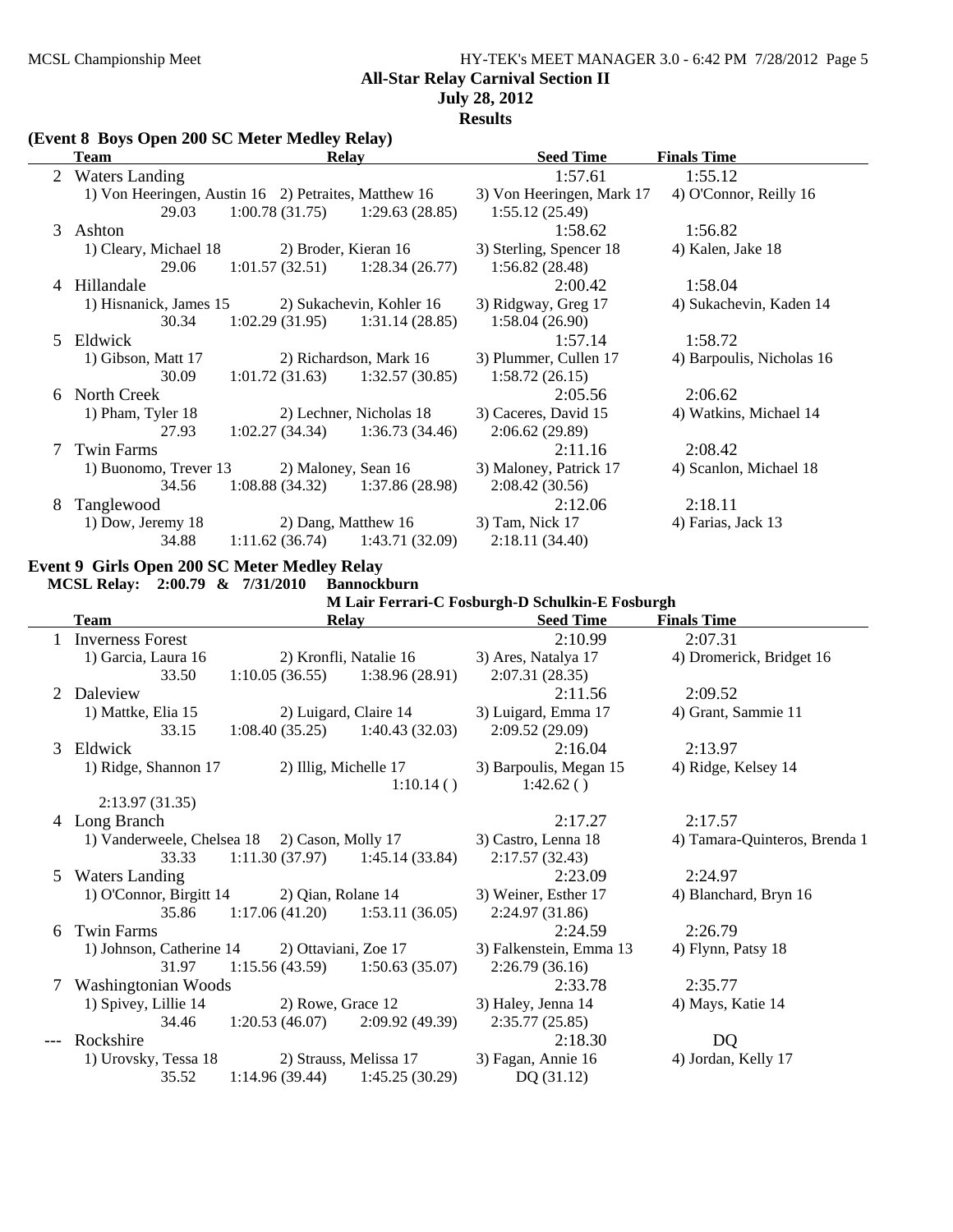**July 28, 2012**

**Results**

#### **Event 10 Boys 14 & Under 100 SC Meter Medley Graduated Relay**

**MCSL Relay: 1:01.86 & 7/31/2010 Rockville**

| J Jeang, H Gu, D Troung, S Wijesekera |                          |                                                                                                                            |                                                |  |  |  |
|---------------------------------------|--------------------------|----------------------------------------------------------------------------------------------------------------------------|------------------------------------------------|--|--|--|
| Team                                  | <b>Relay</b>             | <b>Seed Time</b>                                                                                                           | <b>Finals Time</b>                             |  |  |  |
| Hillandale                            |                          | 1:12.90                                                                                                                    | 1:09.44                                        |  |  |  |
| 1) Jacobson, Joshua 9                 | 2) Sukachevin, Kieran 12 | 3) Sukachevin, Kaden 14                                                                                                    | 4) Dietrich, Matt 8                            |  |  |  |
| 38.55                                 |                          |                                                                                                                            |                                                |  |  |  |
| Rockshire                             |                          | 1:12.78                                                                                                                    | 1:09.97                                        |  |  |  |
| 1) Yook, Daniel 14                    | 2) Folk, Trent 12        | 3) Wang, Daniel 10                                                                                                         | 4) Boone, Aiden 8                              |  |  |  |
| 33.07                                 |                          |                                                                                                                            |                                                |  |  |  |
| Ashton                                |                          | 1:14.06                                                                                                                    | 1:10.70                                        |  |  |  |
| 1) Kenney, Matthew 14                 | 2) Campbell, Talon 10    | 3) Cleary, Liam 11                                                                                                         | 4) Liewehr, Adam 8                             |  |  |  |
| 36.42                                 |                          |                                                                                                                            |                                                |  |  |  |
| <b>Waters Landing</b>                 |                          | 1:14.44                                                                                                                    | 1:13.09                                        |  |  |  |
| 1) Bretz, Jason 8                     | 2) Vilbig, Kai 12        | 3) Blanchard, Grayson 14                                                                                                   | 4) Broderick, Connor 10                        |  |  |  |
| 41.22                                 |                          |                                                                                                                            |                                                |  |  |  |
| North Chevy Chase                     |                          | 1:13.37                                                                                                                    | 1:13.40                                        |  |  |  |
| 1) Dickinson, Connor 11               | $2)$ Gan, Zach 14        | 3) Egan, Niles 10                                                                                                          | 4) Magnino, Ryan 8                             |  |  |  |
| 36.95                                 |                          |                                                                                                                            |                                                |  |  |  |
| <b>Montgomery Square</b><br>6         |                          | 1:19.10                                                                                                                    | 1:14.90                                        |  |  |  |
| 1) Singham, Jacques 10                |                          |                                                                                                                            | 4) Krishna-Rogers, Sachin 8                    |  |  |  |
| 42.30                                 |                          |                                                                                                                            |                                                |  |  |  |
| West Hillandale                       |                          | 1:21.13                                                                                                                    | 1:24.00                                        |  |  |  |
| 1) Davis, Marcus 10                   | 2) Morales, Justin 8     | 3) Yetter, Luka 12                                                                                                         | 4) Mejia, Alex 14                              |  |  |  |
| 52.29                                 |                          |                                                                                                                            |                                                |  |  |  |
| <b>Twin Farms</b>                     |                          | 1:22.50                                                                                                                    | 1:24.67                                        |  |  |  |
| 1) Flynn, Michael 12                  | $2)$ Kim, Ryan 10        | 3) Buonomo, Trever 13                                                                                                      | 4) Badrian, Ethan 8                            |  |  |  |
|                                       |                          | 1:09.44(30.89)<br>1:09.97(36.90)<br>1:10.70(34.28)<br>1:13.09(31.87)<br>1:13.40(36.45)<br>1:14.90(32.60)<br>1:24.00(31.71) | 2) Krishna-Rogers, Simran 12 3) Meyer, Eric 13 |  |  |  |

**Event 11 Girls 14 & Under 100 SC Meter Medley Graduated Relay MCSL Relay: 1:05.25 & 7/30/2011 Tilden Woods**

| Team |                         | <b>Relay</b>           | <b>Seed Time</b>        | <b>Finals Time</b>        |  |
|------|-------------------------|------------------------|-------------------------|---------------------------|--|
|      | Daleview                |                        | 1:15.54                 | 1:10.67                   |  |
|      | 1) Grant, Sammie 11     | 2) Luigard, Claire 14  | 3) Roberts, Zoe 10      | 4) Hovis, Sophia 8        |  |
|      | 33.67                   | 1:10.67(37.00)         |                         |                           |  |
|      | Rock Creek              |                        | 1:15.50                 | 1:11.80                   |  |
|      | 1) Ockenhouse, Sarah 14 | 2) Karson, Caroline 11 | 3) Zupnik, Tatum 10     | 4) Gold, Ailey 8          |  |
|      | 36.46                   | 1:11.80(35.34)         |                         |                           |  |
| 3.   | <b>Waters Landing</b>   |                        | 1:16.07                 | 1:13.91                   |  |
|      | 1) Allison, Abbie 10    | 2) McCabe, Nicea 12    | 3) O'Connor, Birgitt 14 | 4) Klimas, Laura 8        |  |
|      | 39.52                   | 1:13.91(34.39)         |                         |                           |  |
| 4    | North Creek             |                        | 1:16.94                 | 1:15.49                   |  |
|      | 1) Archer, Rachel 14    | 2) Narisu, Helena 10   | 3) Sharpless, Hallie 12 | 4) Hammond, Marley 8      |  |
|      | 38.55                   | 1:15.49(36.94)         |                         |                           |  |
| 5.   | Flower Hill             |                        | 1:21.28                 | 1:17.91                   |  |
|      | 1) Vaules, Sayaka 13    | 2) Mayer, Anna 12      | 3) Camacho, Isabel 10   | 4) Ramos-Nogueron, Maia 8 |  |
|      | 35.25                   | 1:17.91(42.66)         |                         |                           |  |
| 6    | Carderock Springs       |                        | 1:20.16                 | 1:20.04                   |  |
|      | 1) Cho, Halle 9         | 2) Lowengrub, Cara 13  | 3) Bilbao, Sadie 7      | 4) Riddihough, Thiany 12  |  |
|      | 42.86                   | 1:20.04(37.18)         |                         |                           |  |
|      | East Gate               |                        | 1:22.94                 | 1:23.12                   |  |
|      | 1) Fischer, Maya 10     | 2) Max, Avery 7        | 3) Bandak, Hanan 12     | 4) Donaldson, Anna 14     |  |
|      | 1:04.84                 | 1:23.12(18.28)         |                         |                           |  |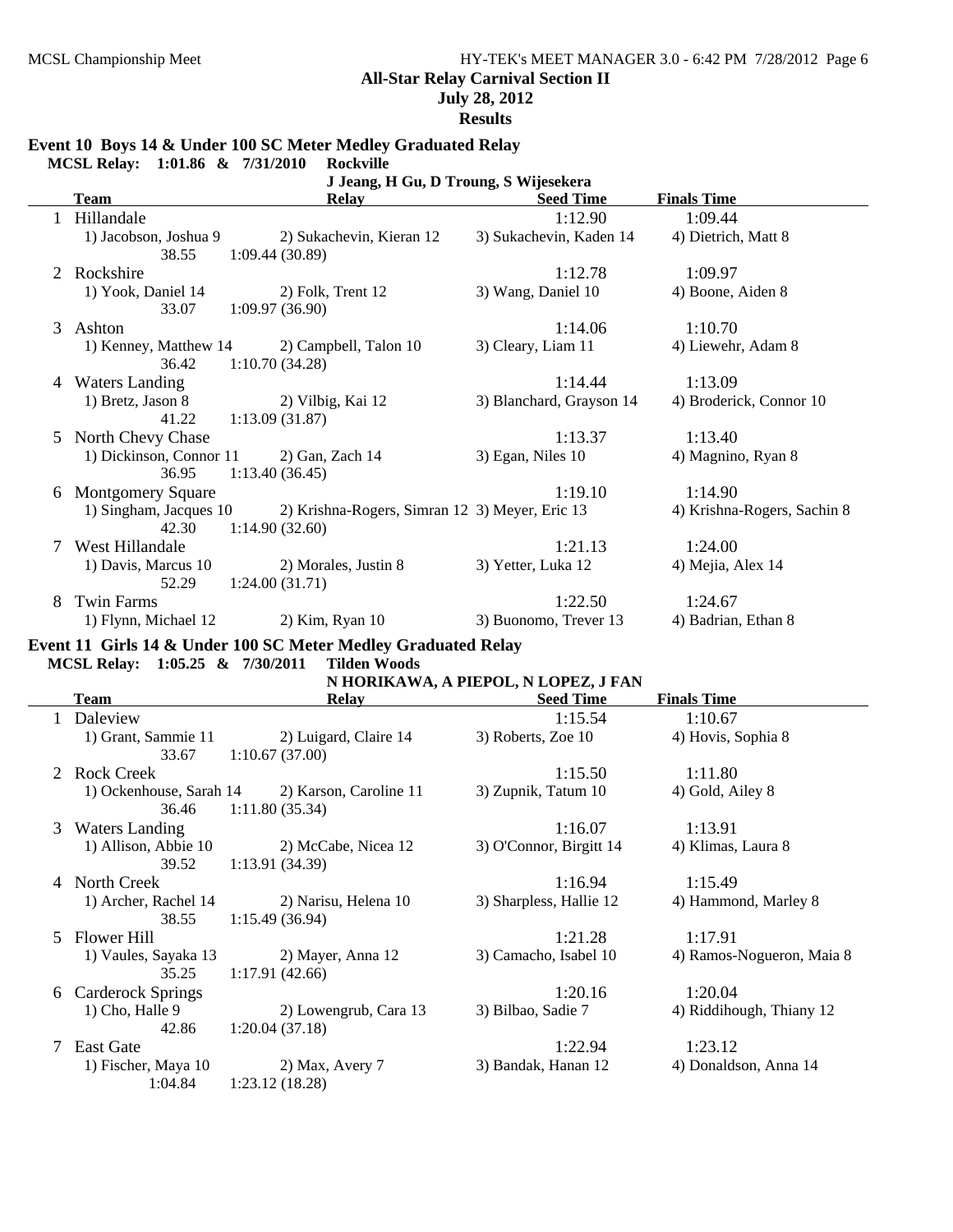## **July 28, 2012**

**Results**

|   | (Event 11 Girls 14 & Under 100 SC Meter Medley Graduated Relay) |                                         |                                        |                              |
|---|-----------------------------------------------------------------|-----------------------------------------|----------------------------------------|------------------------------|
|   | <b>Team</b>                                                     | <b>Relay</b>                            | <b>Seed Time</b>                       | <b>Finals Time</b>           |
| 8 | Tanglewood                                                      |                                         | 1:32.49                                | 1:28.45                      |
|   | 1) Przygocki, Michaela 13<br>55.98                              | 2) Martin, Jessica 12<br>1:28.45(32.47) | 3) Williams, Mikinley 10               | 4) Diaz, Sara 8              |
|   | Event 12 Boys 8 & Under 100 SC Meter Medley Relay               |                                         |                                        |                              |
|   | MCSL Relay: 1:18.80 & 7/31/2010                                 | Rockville                               |                                        |                              |
|   |                                                                 | N Karayianis, D Troung, A Li, A Qin     |                                        |                              |
|   | <b>Team</b>                                                     | Relay                                   | <b>Seed Time</b>                       | <b>Finals Time</b>           |
|   | 1 Waters Landing                                                |                                         | 1:45.32                                | 1:38.72                      |
|   | 1) Bretz, Jason 8                                               | 2) Cunningham, Walter 8                 | 3) Vilbig, Umi 8                       | 4) Arcuri, Toby 8            |
|   | 58.99                                                           | 1:38.72(39.73)                          |                                        |                              |
| 2 | Olney Mill                                                      |                                         | 1:50.05                                | 1:40.76                      |
|   | 1) O'Neill, Michael 8                                           | 2) West, Payton 8                       | 3) Krahe, Ethan 7                      | 4) Andre, Jack 7             |
| 3 | North Chevy Chase                                               |                                         | 1:49.56                                | 1:45.36                      |
|   | 1) Meisel, Sam 8                                                | 2) Lombardo, Andrew 7                   | 3) Sisti, Leo 8                        | 4) Magnino, Ryan 8           |
|   | 56.87                                                           | 1:45.36(48.49)                          |                                        |                              |
| 4 | Fallsmead                                                       |                                         | 2:00.18                                | 1:46.59                      |
|   | 1) Carpenter, Rob 8                                             | 2) Cosgrove, Tyler 7                    | 3) Esterowitz, Jakob 8                 | 4) Haledjian, Zachary 7      |
|   | 1:01.64                                                         | 1:46.59(44.95)                          |                                        |                              |
| 5 | <b>Montgomery Square</b>                                        |                                         | 2:01.50                                | 1:48.62                      |
|   | 1) McCarthy, Kevin 7                                            | 2) Jordan, Kyle 8                       | 3) Krishna-Rogers, Sachin 8            | 4) McCarthy, Hudson 5        |
|   | 1:11.20                                                         | 1:48.62(37.42)                          |                                        |                              |
|   | 6 Washingtonian Woods                                           |                                         | 2:30.40                                | 2:15.71                      |
|   | 1) Weil, Zachary Joseph 7                                       | 2) Adams, Andrew 8                      | 3) Epstein, Jeremy 7                   | 4) Usatine, Mitchell Scott 7 |
|   | $1:13.14$ $2:15.71$ $(1:02.57)$                                 |                                         |                                        |                              |
| 7 | Twinbrook                                                       |                                         | 2:19.47                                | 2:17.03                      |
|   | 1) Pickell, Matthew James 7 2) Langsam, MACKY 7                 |                                         | 3) Diaz, Nick 8                        | 4) Gelfand, Isaac 8          |
|   | 1:02.67                                                         | 2:17.03(1:14.36)                        |                                        |                              |
|   | Event 13 Girls 8 & Under 100 SC Meter Medley Relay              |                                         |                                        |                              |
|   | MCSL Relay: 1:23.59 & 7/30/2005                                 | <b>Poolesville</b>                      |                                        |                              |
|   |                                                                 |                                         | S Kasner, L James, W Carmack, H Wilson |                              |
|   | <b>Team</b>                                                     | Relay                                   | <b>Seed Time</b>                       | <b>Finals Time</b>           |
|   | 1 Seven Locks                                                   |                                         | 1:31.98                                | 1:30.76                      |
|   | 1) Hill, Parker Ampersand 8                                     | 2) Mello, Valerie Susan 8               | 3) Duncan, Sophie Claire 8             | 4) Miller, Sabrina 8         |
|   | 2 Rock Creek                                                    |                                         | 1:34.75                                | 1:34.04                      |
|   | 1) Plague, Audrey 8                                             | 2) Buczkowski, Ruby 7                   | 3) Gold, Ailey 8                       | 4) Zupnik, Alexandra 8       |
|   | 3 Carderock Springs                                             |                                         | 1:37.57                                | 1:34.35                      |
|   | 1) Vanleeuwen, Zahava 8                                         | 2) Vanleeuwen, Rena 8                   | 3) Bilbao, Sadie 7                     | 4) Braun, Celia 8            |
|   | 52.50                                                           | 1:34.35(41.85)                          |                                        |                              |
|   | 4 Tanterra                                                      |                                         | 1:40.33                                | 1:35.34                      |
|   | 1) Werden, Paige 8                                              | 2) Kaneko, Katie 7                      | 3) Page, Kayleigh 7                    | 4) McHale, Lucy 8            |
|   | 57.16                                                           | 1:35.34(38.18)                          |                                        |                              |
| 5 | Kenmont                                                         |                                         | 1:40.00                                | 1:35.65                      |
|   | 1) Lathan-Kubalak, Lindsey 8 2) Woodward, Molly 8               |                                         | 3) Humbert, Emma 8                     | 4) Kelaher, Molly 8          |
|   | 1:01.52                                                         | 1:35.65(34.13)                          |                                        |                              |
| 6 | Somerset                                                        |                                         | 1:40.78                                | 1:35.77                      |
|   | 1) Freeman, Nata 6                                              | 2) Bobeck, Abbie 8                      | 3) Vanderzon, Delia 8                  | 4) Khanna, Safi 8            |
|   | 57.70                                                           | 1:35.77(38.07)                          |                                        |                              |
| 7 | Diamond Farms                                                   |                                         | 1:52.27                                | 1:37.51                      |
|   | 1) Harris, Angela 7                                             | 2) Lin, Jordan 8                        | 3) Stake, Gisele 8                     | 4) Lentz, Ashley 8           |

55.76 1:37.51 (41.75)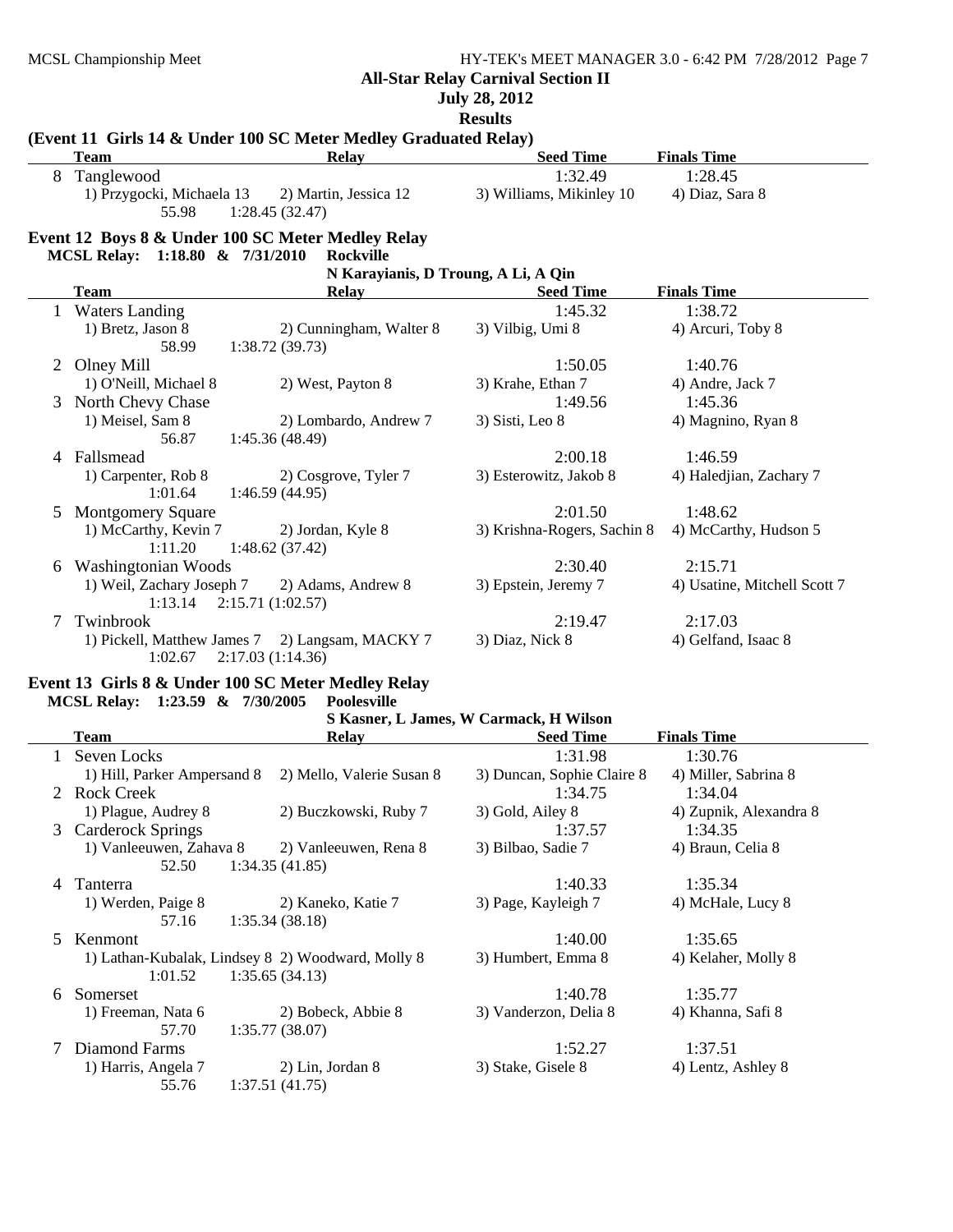## MCSL Championship Meet HY-TEK's MEET MANAGER 3.0 - 6:42 PM 7/28/2012 Page 8 **All-Star Relay Carnival Section II July 28, 2012**

**Results**

## **Event 14 Boys 9-10 100 SC Meter Medley Relay**

|    | MCSL Relay: 1:08.72 & 7/30/2011        | <b>Potomac Woods</b>                      |                         |                        |  |  |  |  |  |
|----|----------------------------------------|-------------------------------------------|-------------------------|------------------------|--|--|--|--|--|
|    | A LAZAR, J HOWLEY, N WAYLAND, J KAPLAN |                                           |                         |                        |  |  |  |  |  |
|    | <b>Team</b>                            | <b>Relay</b>                              | <b>Seed Time</b>        | <b>Finals Time</b>     |  |  |  |  |  |
|    | Norbeck Hills                          |                                           | 1:19.46                 | 1:16.39                |  |  |  |  |  |
|    | 1) Hinkeldey, Patrick 10               | 2) Atanda, Noah Tunde 10                  | 3) Cheadle, Quintin 10  | 4) Loayza, Andrew 10   |  |  |  |  |  |
|    | 42.95                                  | 1:16.39(33.44)                            |                         |                        |  |  |  |  |  |
| 2  | Rockshire                              |                                           | 1:17.50                 | 1:16.43                |  |  |  |  |  |
|    | 1) Peng, Chase 10                      | 2) Wang, Daniel 10                        | 3) Chelf, Ethan 9       | 4) Breen, Hank 9       |  |  |  |  |  |
|    | 40.77                                  | 1:16.43(35.66)                            |                         |                        |  |  |  |  |  |
| 3  | Olney Mill                             |                                           | 1:20.97                 | 1:17.20                |  |  |  |  |  |
|    | 1) O'Neill, Ryan 10<br>43.32           | 2) Williams, Michael 9<br>1:17.20(33.88)  | 3) Amberman, Michael 10 | 4) Casareto, Marco 10  |  |  |  |  |  |
| 4  | Plantations                            |                                           | 1:22.53                 | 1:19.36                |  |  |  |  |  |
|    | 1) Santorelli, Nicholas 10<br>41.95    | 2) Furgeson, Timothy 10<br>1:19.36(37.41) | 3) Hoffman, Kaden 10    | 4) Navaleza, AJ 9      |  |  |  |  |  |
| 5. | East Gate                              |                                           | 1:25.36                 | 1:20.22                |  |  |  |  |  |
|    | 1) Fischer, Max 10<br>43.23            | 2) Rindner, Ethan 10<br>1:20.22(36.99)    | 3) Bandak, Ziad 10      | 4) Falcone, Michael 9  |  |  |  |  |  |
| 6  | Hillandale                             |                                           | 1:21.60                 | 1:20.70                |  |  |  |  |  |
|    | 1) Jacobson, Joshua 9<br>42.67         | 2) Dietrich, Joey 10<br>1:20.70(38.03)    | 3) Kirwin, Patrick 10   | 4) Hippchen, Michael 9 |  |  |  |  |  |
| 7  | Kenmont                                |                                           | 1:23.94                 | 1:26.51                |  |  |  |  |  |
|    | 1) Carlson, Ryan 10<br>50.51           | 2) Becker, Ian 10<br>1:26.51(36.00)       | 3) Burke, Connor 9      | 4) Drame, Alioune 9    |  |  |  |  |  |
| 8  | Washingtonian Woods                    |                                           | 1:47.73                 | 1:43.25                |  |  |  |  |  |
|    | 1) USATINE, Jason 9                    | 2) Rowe, Quinn 9                          | 3) Blackman, Eric 10    | 4) Weil, Jacob Webb 9  |  |  |  |  |  |

## **Event 15 Girls 9-10 100 SC Meter Medley Relay MCSL Relay: 1:08.54 & 7/31/2010 Bethesda**

|  | O McGrath, M Dimitrov, H Kannan, S Liu |  |  |
|--|----------------------------------------|--|--|
|  |                                        |  |  |

|    | Team                     | <b>Relay</b>            | <b>Seed Time</b>         | <b>Finals Time</b>     |
|----|--------------------------|-------------------------|--------------------------|------------------------|
|    | North Creek              |                         | 1:20.50                  | 1:17.11                |
|    | 1) Belyakov, Catherine 9 | 2) Narisu, Helena 10    | 3) Belyakov, Anastasia 9 | 4) Springer, Natalie 9 |
|    | 41.14                    | 1:17.11(35.97)          |                          |                        |
|    | North Chevy Chase        |                         | 1:20.19                  | 1:17.91                |
|    | 1) Strong, Kate 10       | 2) Kevorkian, Lily 9    | 3) Ball, Emma 10         | 4) Oshinsky, Risa 10   |
|    | 42.39                    | 1:17.91(35.52)          |                          |                        |
| 3  | Daleview                 |                         | 1:26.22                  | 1:21.93                |
|    | 1) Park, Clare 10        | 2) Tilton, Sophie 10    | 3) Roberts, Zoe 10       | 4) Maguire, Sophie 10  |
|    | 44.44                    | 1:21.93(37.49)          |                          |                        |
| 4  | Tanglewood               |                         | 1:33.38                  | 1:23.63                |
|    | 1) Hubbard, Trinity 9    | 2) Jenkins, Samantha 10 | 3) Williams, Mikinley 10 | 4) Castle, Rachael 10  |
|    | 44.39                    | 1:23.63(39.24)          |                          |                        |
| 5. | East Gate                |                         | 1:25.45                  | 1:24.70                |
|    | 1) Stanish, Katie 9      | 2) Pak, Kaylen 10       | 3) Fischer, Maya 10      | 4) Sullivan, Molly 10  |
|    | 54.60                    | 1:24.70(30.10)          |                          |                        |
| 6  | <b>Carderock Springs</b> |                         | 1:26.64                  | 1:25.68                |
|    | 1) Cho, Halle 9          | 2) Valencia, Maya 10    | 3) Bravo, Isabella 9     | 4) Wong, Jasmine 9     |
|    | 45.64                    | 1:25.68(40.04)          |                          |                        |
|    | Norbeck Grove            |                         | 1:28.03                  | 1:26.71                |
|    | 1) Mao, Elizabeth 10     | 2) Stahley, Paige 10    | 3) Kahn, Annabelle 9     | 4) Feeney, Katie 9     |
|    | 45.32                    | 1:26.71(41.39)          |                          |                        |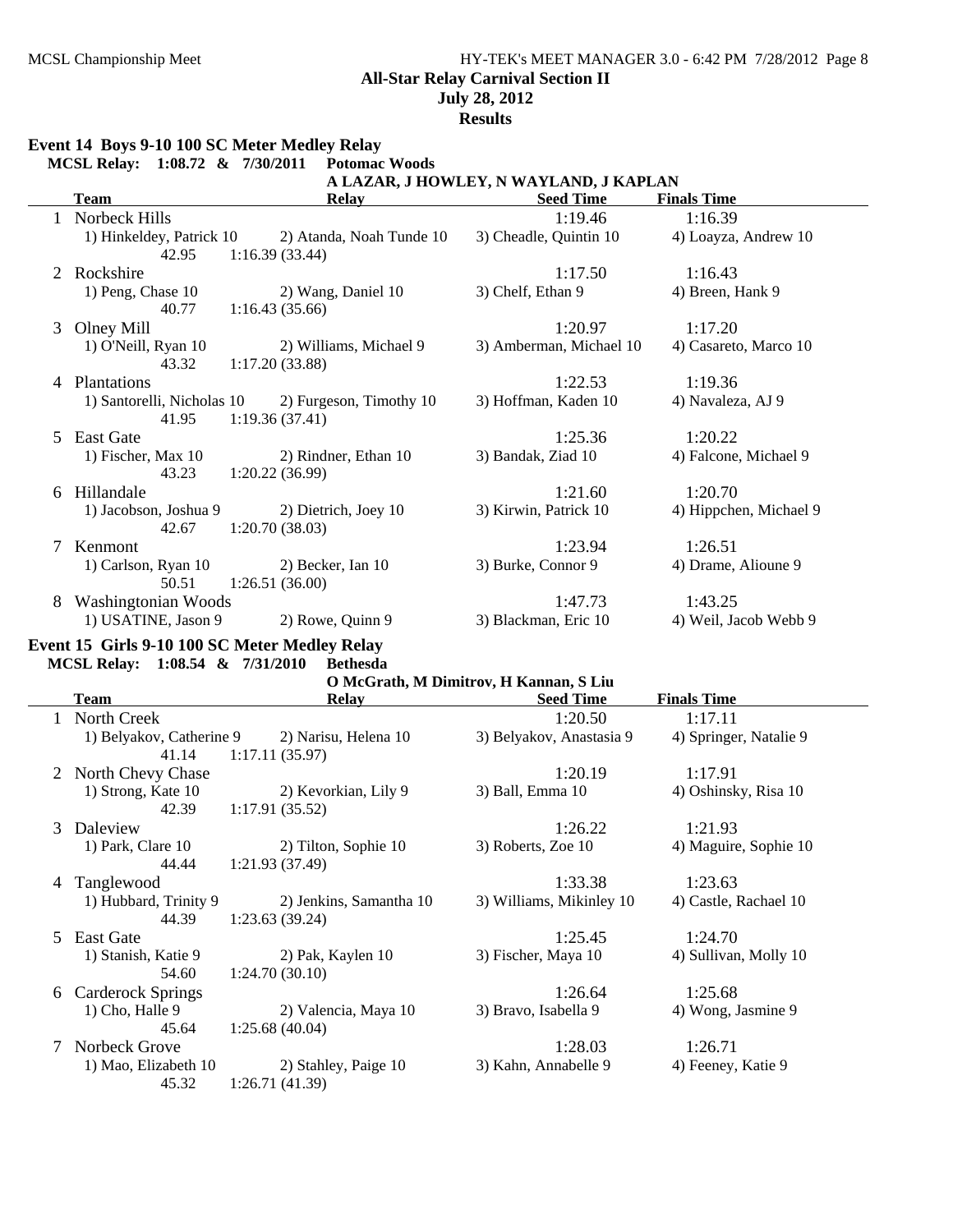**All-Star Relay Carnival Section II**

**July 28, 2012**

**Results**

|              | (Event 15 Girls 9-10 100 SC Meter Medley Relay)                        |                                                       |                                                   |                          |
|--------------|------------------------------------------------------------------------|-------------------------------------------------------|---------------------------------------------------|--------------------------|
|              | <b>Team</b>                                                            | <b>Relay</b>                                          | <b>Seed Time</b>                                  | <b>Finals Time</b>       |
| 8            | Wheaton Woods                                                          |                                                       | 1:32.80                                           | 1:33.87                  |
|              | 1) Kilmer, Julie 10<br>2) Kuhnsman, Emma 10<br>50.48<br>1:33.87(43.39) |                                                       | 3) Marcolin, Sarah 10                             | 4) Auroux, Marine 9      |
|              | Event 16 Mixed 15-18 200 SC Meter Medley Relay                         |                                                       |                                                   |                          |
|              | MCSL Relay: 1:54.98 & 7/2/2006                                         | <b>Flower Valley</b>                                  |                                                   |                          |
|              |                                                                        |                                                       | Kelli Kyle-Colleen Haase-Mike Haseman-Ben Mechack |                          |
|              | <b>Team</b>                                                            | <b>Relay</b>                                          | <b>Seed Time</b>                                  | <b>Finals Time</b>       |
| $\mathbf{1}$ | <b>Inverness Forest</b>                                                |                                                       | 2:02.43                                           | 1:59.44                  |
|              | 1) Cole, Austin M17                                                    | 2) Kronfli, Natalie W16                               | 3) Eig, Eric M17                                  | 4) Ares, Natalya W17     |
|              | 27.98                                                                  | 1:31.46(27.53)<br>1:03.93(35.95)                      | 1:59.44 (27.98)                                   |                          |
| 2            | Eldwick                                                                |                                                       | 2:04.70                                           | 2:00.43                  |
|              | 1) Gibson, Matt M17                                                    | 2) Richardson, Mark M16                               | 3) Illig, Michelle W17                            | 4) Barpoulis, Megan W15  |
|              | 30.54                                                                  | 1:30.96 (29.53)<br>1:01.43(30.89)                     | 2:00.43 (29.47)                                   |                          |
| 3            | North Creek                                                            |                                                       | 2:03.74                                           | 2:04.00                  |
|              | 1) Anderson, Ellen W18                                                 | 2) Lewis, Kelly W16                                   | 3) Pham, Tyler M18                                | 4) Lechner, Nicholas M18 |
|              | 31.73                                                                  | 1:09.92(38.19)<br>1:37.18(27.26)                      | 2:04.00(26.82)                                    |                          |
| 4            | <b>Rock Creek</b>                                                      |                                                       | 2:05.02                                           | 2:04.07                  |
|              | 1) Kelso, Cameron W16                                                  | 2) Ekstrom, Jonathan M18                              | 3) Baird, Graham M15                              | 4) Gillespie, Kate W18   |
|              | 35.29                                                                  | 1:05.88(30.59)<br>1:32.83(26.95)                      | 2:04.07 (31.24)                                   |                          |
| 5            | <b>Waters Landing</b>                                                  |                                                       | 2:11.03                                           | 2:08.13                  |
|              |                                                                        | 1) Von Heeringen, Austin M162) Petraites, Matthew M16 | 3) Weiner, Esther W17                             | 4) Blanchard, Bryn W16   |
|              | 29.34                                                                  | 1:01.20(31.86)<br>1:36.86(35.66)                      | 2:08.13 (31.27)                                   |                          |
| 6            | James Creek                                                            |                                                       | 2:16.55                                           | 2:17.81                  |
|              | 1) Markovitz, Nathan M18                                               | 2) Kondis, Kyra W15                                   | 3) Wert, Lindsay W18                              | 4) McGee, Jonathan M16   |
|              | 32.79                                                                  | 1:11.00(38.21)<br>1:47.45(36.45)                      | 2:17.81 (30.36)                                   |                          |
| 7            | <b>Wheaton Woods</b>                                                   |                                                       | 2:19.44                                           | 2:19.09                  |
|              | 1) Wasel, Alexandra W15                                                | 2) Claro, Andre M17                                   | 3) Swift, Taylor W18                              | 4) Malusky, Joseph M17   |
|              | 41.63                                                                  | 1:16.43(34.80)<br>1:50.46(34.03)                      | 2:19.09(28.63)                                    |                          |
| 8            | Tanglewood                                                             |                                                       | 2:25.01                                           | 2:23.80                  |
|              |                                                                        | 1) Garcia-McConnell, Maddie 2) Owrutsky, Zoe W18      | 3) Tam, Nick M17                                  | 4) Dow, Jeremy M18       |
|              | 37.70                                                                  | 1:55.57(30.90)<br>1:24.67(46.97)                      | 2:23.80(28.23)                                    |                          |
|              | Event 17 Boys 11-12 200 SC Meter Medley Relay                          |                                                       |                                                   |                          |
|              | MCSL Relay: 2:09.88 & 6/22/2008                                        | <b>Rockville</b>                                      |                                                   |                          |
|              |                                                                        |                                                       | M Katsigiannakis, H Gu, N Tragotsis, A Gibson     |                          |
|              | <b>Team</b>                                                            | Relay                                                 | <b>Seed Time</b>                                  | <b>Finals Time</b>       |
| 1            | Whetstone                                                              |                                                       | 2:32.76                                           | 2:31.07                  |
|              | 1) O'Donnell, Bobby 11                                                 | 2) Barnes, Joe 12                                     | 3) Hase, Matt 11                                  | 4) Acebes, John 12       |
|              | 43.05                                                                  | 1:17.90(34.85)<br>1:58.32(40.42)                      | 2:31.07 (32.75)                                   |                          |
|              | 2 Lake Marion                                                          |                                                       | 2:33.09                                           | 2:32.72                  |
|              | 1) Landry, Mathieu 12                                                  | 2) Tirrell, James 12                                  | 3) Handy, Evan 11                                 | 4) Frohman, Ryan 11      |

43.41 1:23.10 (39.69) 2:00.38 (37.28) 2:32.72 (32.34) 3 Twinbrook 2:36.62 2:47.08

1) Barr, Thomas 12 2) Soldavini, Scott 12 3) Szadkowski, Jerad 12 4) Grammer, Josh 12 41.77 1:24.12 (42.35) 2:06.70 (42.58) 2:36.62 (29.92) 4 Plantations 2:40.03 2:42.63 1) Hoffman, Max 12 2) Pratt, Tyler 11 3) Chapman, Daniel 11 4) Furgeson, John Allan 12 43.07 1:29.79 (46.72) 2:03.40 (33.61) 2:40.03 (36.63) 5 Waters Landing 2:43.05 2:51.18 1) Schrock, Jonathan 12 2) McCabe, Isaac 11 3) Vilbig, Kai 12 4) Nascimento, Tiago 12 45.44 1:30.83 (45.39) 2:07.90 (37.07) 2:43.05 (35.15)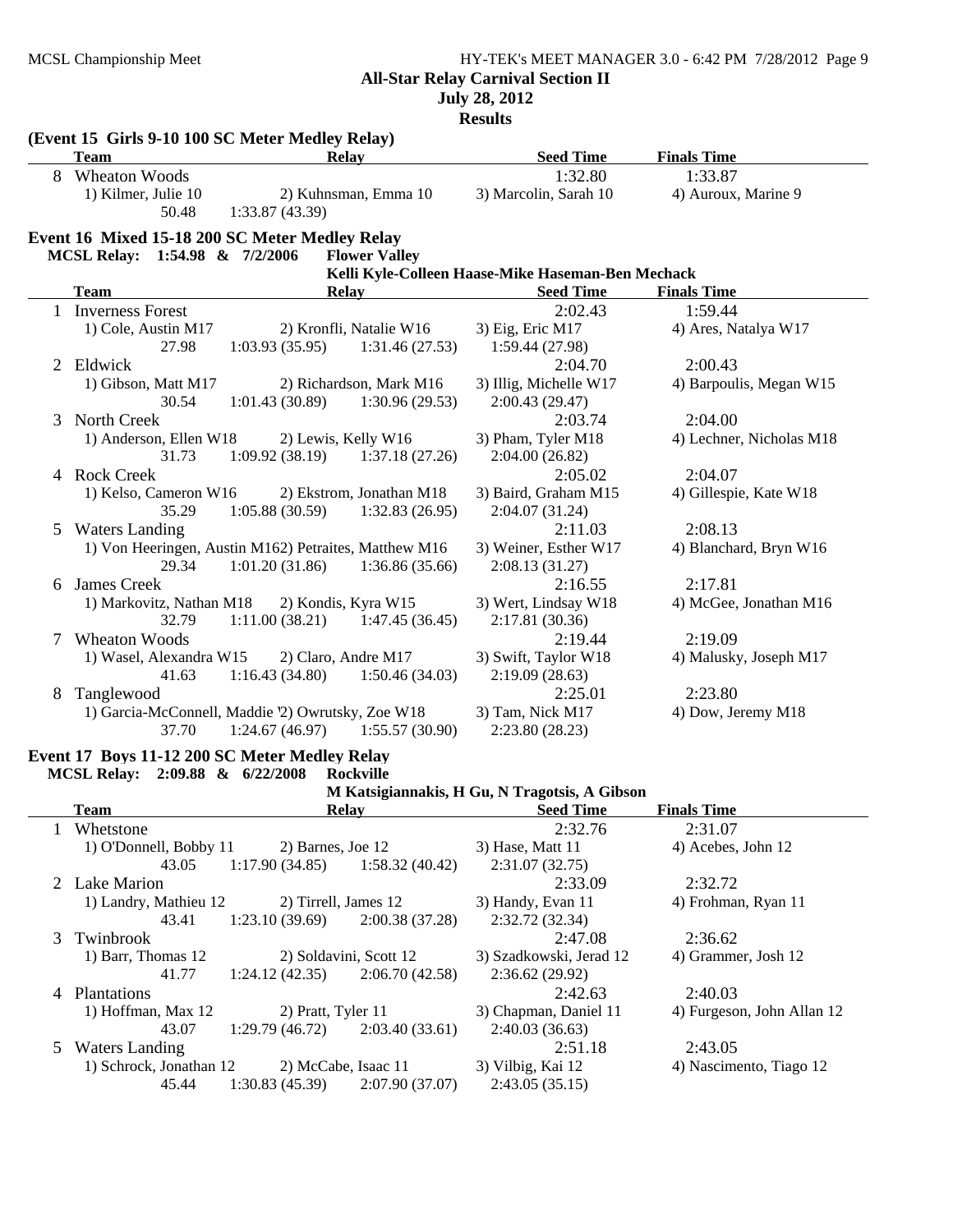**All-Star Relay Carnival Section II**

**July 28, 2012**

**Results**

|        | (Event 17 Boys 11-12 200 SC Meter Medley Relay)  |                   |                                     |                                                 |                            |
|--------|--------------------------------------------------|-------------------|-------------------------------------|-------------------------------------------------|----------------------------|
|        | <b>Team</b>                                      |                   | Relay                               | <b>Seed Time</b>                                | <b>Finals Time</b>         |
|        | 6 Long Branch                                    |                   |                                     | 2:48.99                                         | 2:46.55                    |
|        | 1) Phan, Sam 12                                  |                   | 2) Fuentes, Francisco 12            | 3) Bloomer, Everest 12                          | 4) Martin, Connor 11       |
|        | 54.14                                            | 1:29.39(35.25)    | 2:07.16(37.77)                      | 2:46.55 (39.39)                                 |                            |
|        | James Creek                                      |                   |                                     | 2:54.87                                         | 2:48.21                    |
|        | 1) Vanveldhuisen, Trevor 11 2) Welch, Marcus 11  |                   |                                     | 3) Cort, Logan 12                               | 4) Wong, Justin 11         |
|        | 43.62                                            | 1:30.18(46.56)    | 2:11.51(41.33)                      | 2:48.21 (36.70)                                 |                            |
| 8      | Tanglewood                                       |                   |                                     | 3:17.31                                         | 3:22.76                    |
|        | 1) Diaz, Alex 11                                 |                   | 2) Przygocki, Tyler 11<br>1:49.42() | 3) Burger, Luke 11<br>3:22.76 (1:33.34)         | 4) Alfaro, Ethan 11        |
|        | Event 18 Girls 11-12 200 SC Meter Medley Relay   |                   |                                     |                                                 |                            |
|        | MCSL Relay: 2:11.84 & 8/1/2009                   |                   | <b>Rockville</b>                    |                                                 |                            |
|        |                                                  |                   |                                     | Elaina Gu-Jessica Chen-Scarlett Sun-Emily Zhang |                            |
|        | <b>Team</b>                                      |                   | <b>Relay</b>                        | <b>Seed Time</b>                                | <b>Finals Time</b>         |
|        | 1 Daleview                                       |                   |                                     | 2:22.77                                         | 2:21.28                    |
|        | 1) Luigard, Sarah 12                             |                   | 2) Marquez, Sasha 12                | 3) Grant, Sammie 11                             | 4) Cove, Elizabeth 12      |
|        | 38.59                                            | 1:17.38(38.79)    | 1:50.04(32.66)                      | 2:21.28 (31.24)                                 |                            |
|        | 2 North Creek                                    |                   |                                     | 2:30.82                                         | 2:24.68                    |
|        | 1) Lechner, Katarina 11                          |                   | 2) Griffith, Ciara 12               | 3) Sharpless, Hallie 12                         | 4) Tsarni, Naina 12        |
|        | 35.69                                            | 1:17.18(41.49)    | 1:52.70(35.52)                      | 2:24.68 (31.98)                                 |                            |
|        | 3 North Chevy Chase                              |                   |                                     | 2:33.58                                         | 2:35.13                    |
|        | 1) Wynne, Troy 12                                | 2) Deye, Grace 11 |                                     | 3) Meisel, Gabi 11                              | 4) Durbin, Sara 11         |
|        | 43.21                                            | 1:24.96(41.75)    | 2:03.47(38.51)                      | 2:35.13(31.66)                                  |                            |
|        | 4 Waters Landing                                 |                   |                                     | 2:42.78                                         | 2:37.25                    |
|        | 1) Von Heeringen, Kathryn 12 2) McCabe, Nicea 12 |                   |                                     | 3) Bogren, Ella 11                              | 4) Cunningham, Rosemary 12 |
|        | 37.78                                            | 1:18.59(40.81)    | 1:59.55(40.96)                      | 2:37.25 (37.70)<br>2:36.12                      | 2:38.78                    |
|        | 5 Carderock Springs<br>1) Goldstein, Natalie 11  |                   | 2) McPhaul, Molly 11                | 3) Riddihough, Thiany 12                        |                            |
|        |                                                  |                   | 1:30.73()                           | 2:04.19()                                       | 4) Long, Katie 12          |
|        | 2:38.78 (34.59)                                  |                   |                                     |                                                 |                            |
| 6      | <b>James Creek</b>                               |                   |                                     | 2:44.94                                         | 2:40.69                    |
|        | 1) Dunn, Caroline 12                             |                   | 2) Zanville, Madison 11             | 3) Oser, Chloe 11                               | 4) Mavrikes, Julia 11      |
|        | 37.67                                            | 1:21.71(44.04)    | 2:03.63(41.92)                      | 2:40.69(37.06)                                  |                            |
| $\tau$ | Washingtonian Woods                              |                   |                                     | 3:15.88                                         | 3:06.91                    |
|        | 1) Rowe, Grace 12                                |                   | 2) Miller, Cassandra 12             | 3) Murayama, Amanda 11                          | 4) Lange, Genevieve 11     |
|        | 1:08.16                                          |                   |                                     | 2:20.69()                                       |                            |
|        | 3:06.91(46.22)                                   |                   |                                     |                                                 |                            |
|        | Twinbrook                                        |                   |                                     | 2:55.94                                         | <b>DQ</b>                  |
|        | 1) Lawson, Nicole 11                             |                   | 2) Kimiecik, Clare 11               | 3) Pittman, Rebecca 12                          | 4) Ostlund, Julia 12       |
|        | 51.91                                            | 1:49.43(57.52)    | 2:26.89 (37.46)                     | DQ (42.25)                                      |                            |
|        | Event 19 Boys 13-14 200 SC Meter Medley Relay    |                   |                                     |                                                 |                            |

**MCSL Relay: 1:58.05 & 7/31/2010 Quince Orchard**

| A Wang, J Liu, X Laracuente, J Engel |                     |                    |                 |                                                                                 |                        |  |
|--------------------------------------|---------------------|--------------------|-----------------|---------------------------------------------------------------------------------|------------------------|--|
|                                      | <b>Team</b>         | <b>Relay</b>       |                 | <b>Seed Time</b>                                                                | <b>Finals Time</b>     |  |
|                                      | Lake Marion         |                    |                 | 2:14.52                                                                         | 2:09.18                |  |
|                                      |                     |                    |                 | 1) Afolabi-Brown, Gregory 13 2) Afolabi-Brown, Kenneth 13 3) Domalski, David 14 | 4) Frohman, Matthew 13 |  |
|                                      | 32.35               | 1:05.17(32.82)     | 1:39.14 (33.97) | 2:09.18 (30.04)                                                                 |                        |  |
|                                      | Somerset            |                    |                 | 2:18.41                                                                         | 2:14.31                |  |
|                                      | 1) Chlopak, Jack 13 | $2)$ Turi, Joey 13 |                 | 3) Fotoohi, Yasha 14                                                            | 4) Christian, Reily 13 |  |
|                                      | 31.28               | 1:08.19(36.91)     | 1:42.88 (34.69) | 2:14.31(31.43)                                                                  |                        |  |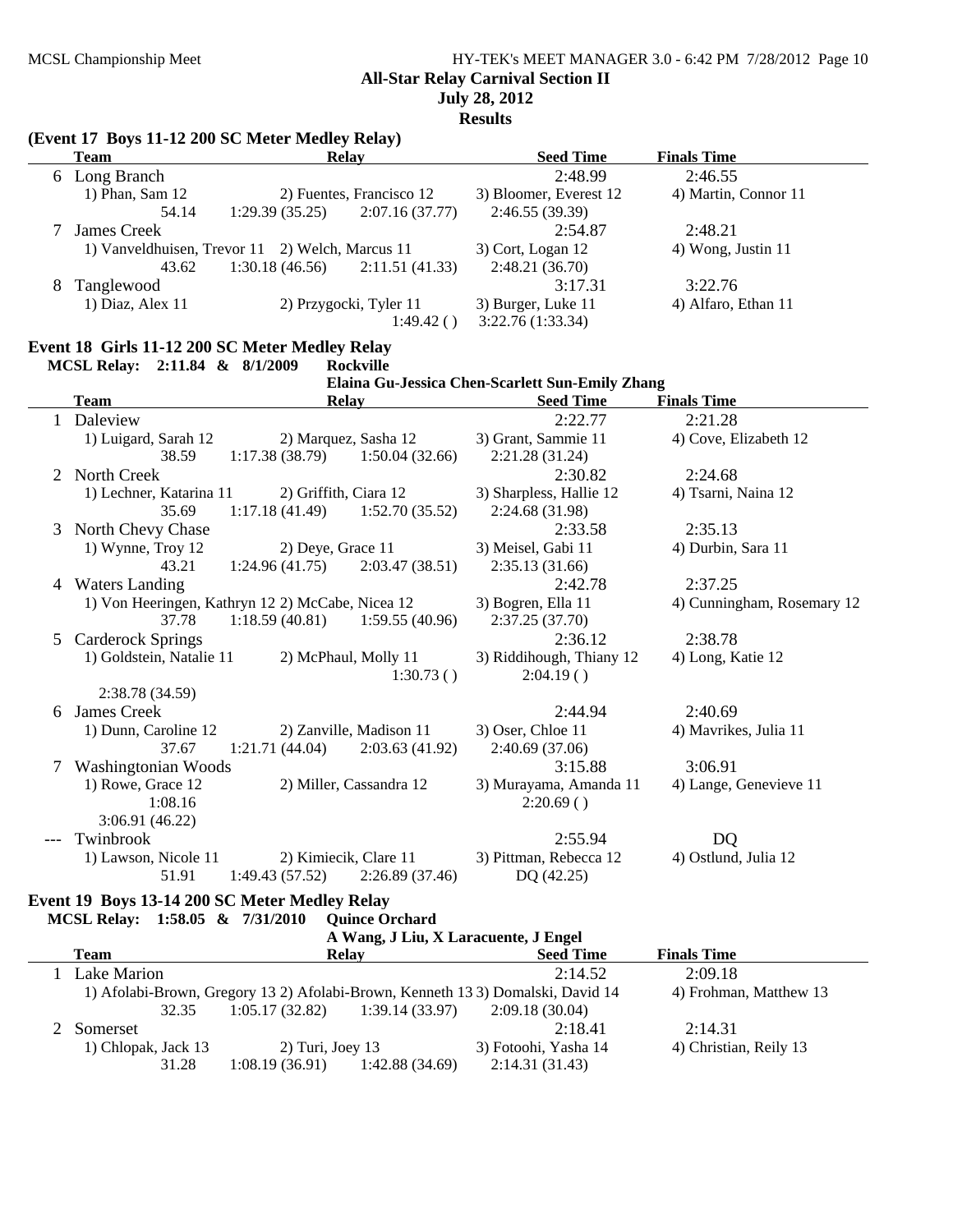## MCSL Championship Meet HY-TEK's MEET MANAGER 3.0 - 6:42 PM 7/28/2012 Page 11 **All-Star Relay Carnival Section II**

# **July 28, 2012**

**Results**

#### **(Event 19 Boys 13-14 200 SC Meter Medley Relay)**

|       | <b>Team</b><br>Relay     |                                   | <b>Seed Time</b>         | <b>Finals Time</b>      |                        |
|-------|--------------------------|-----------------------------------|--------------------------|-------------------------|------------------------|
|       | 3 Cloppers Mill          |                                   |                          | 2:20.21                 | 2:14.57                |
|       | 1) AN, William 14        |                                   | 2) Fitzwilliam, Nick 13  | 3) Moxley, Jeff 14      | $4)$ XU, Jimmy 14      |
|       | 31.54                    | $1:07.61(36.07)$ $1:45.59(37.98)$ |                          | 2:14.57(28.98)          |                        |
|       | 4 Diamond Farms          |                                   |                          | 2:21.29                 | 2:17.08                |
|       | 1) Van Nevel, Nick 14    | 2) Lang, Stephen 13               |                          | 3) Van Nevel, Paul 14   | 4) Lentz, Ryan 14      |
|       | 34.40                    | $1:13.41(39.01)$ $1:46.43(33.02)$ |                          | 2:17.08(30.65)          |                        |
|       | 5 Forest Knolls          |                                   |                          | 2:21.05                 | 2:19.26                |
|       | 1) Sauter, Teague 13     |                                   | 2) Chapman, Matthew 14   | 3) Amitay, Ethan 14     | 4) Petrucci, Daniel 13 |
|       | 39.99                    |                                   | 1:49.26()                | 2:19.26(30.00)          |                        |
| 6     | Whetstone                |                                   |                          | 2:19.53                 | 2:23.94                |
|       | 1) Orban, Peter 14       | 2) Saunders, Philip 13            |                          | 3) Brophy, Lowell 13    | 4) Rigel, Jordan 13    |
|       | 32.49                    | 1:11.56 (39.07)                   | 1:48.17 (36.61)          | 2:23.94(35.77)          |                        |
|       | 7 Flower Hill            |                                   |                          | 2:26.56                 | 2:45.54                |
|       | 1) Firestone, Timothy 14 |                                   | 2) Ferentinos, Joshua 14 | 3) Qian, Jack 14        | 4) Leon, Jorge 14      |
|       | 51.27                    |                                   | 2:07.93()                | 2:45.54(37.61)          |                        |
| $---$ | Hillandale               |                                   |                          | 2:11.27                 | DQ                     |
|       | 1) Hite, Patrick 14      |                                   | 2) Cromes, Travis 13     | 3) Sukachevin, Kaden 14 | 4) McNeil, Matt 14     |
|       | 34.20                    | 1:11.24(37.04)                    | 1:41.30(30.06)           | DQ(28.36)               |                        |

#### **Event 20 Girls 13-14 200 SC Meter Medley Relay<br>MCSL Relay: 2:05.65 & 8/1/2009 Inverness Forest MCSL Relay:** 2:05.65 & 8/1/2009

**L Garcia, N Kronfli, N Ares, B Dromerick**

|        | <b>Team</b>                  |                   | <b>Relay</b>                        | <b>Seed Time</b>                | <b>Finals Time</b>     |
|--------|------------------------------|-------------------|-------------------------------------|---------------------------------|------------------------|
|        | <b>Twin Farms</b>            |                   |                                     | 2:24.37                         | 2:19.19                |
|        | 1) Johnson, Catherine 14     |                   | 2) Hines, Abigail 13                | 3) Falkenstein, Emma 13         | 4) Lakey, Christina 13 |
|        | 31.71                        |                   | $1:16.47(44.76)$ $1:49.57(33.10)$   | 2:19.19(29.62)                  |                        |
| 2      | Calverton                    |                   |                                     | 2:30.17                         | 2:23.97                |
|        | 1) Borczuch, Rachel 13       |                   | 2) Holmes, Abbey 14                 | 3) Worden, Courtney 13          | 4) Gazo, Katrina 13    |
|        | 47.62                        |                   | $1:14.78(27.16)$ $2:23.97(1:09.19)$ |                                 |                        |
| 3      | Ashton                       |                   |                                     | 2:26.61                         | 2:24.25                |
|        | 1) Toth, Kristen 14          |                   | 2) Hewitt, Melissa 13               | 3) Levendusky, Sarah 13         | 4) Wright, Brittany 13 |
|        | 36.16                        |                   | $1:18.26(42.10)$ $1:50.35(32.09)$   | 2:24.25(33.90)                  |                        |
| 4      | Cloppers Mill                |                   |                                     | 2:28.55                         | 2:25.92                |
|        | 1) Bruning, Rachel 13        | 2) Liu, Maddie 13 |                                     | 3) Branson, Kate 14             | 4) Lipsman, Hannah 14  |
|        | 37.34                        |                   | $1:17.98(40.64)$ $1:58.30(40.32)$   | 2:25.92(27.62)                  |                        |
| 5      | Kenmont                      |                   |                                     | 2:30.73                         | 2:34.89                |
|        | 1) Crosby, Kendall 14        |                   | 2) Deffinbaugh, Hannah 13           | 3) Grube, Sydney 14             | 4) Hovey, Anna 14      |
|        | 34.61                        | 1:21.15(46.54)    | 1:56.95(35.80)                      | 2:34.89 (37.94)                 |                        |
| 6      | Norbeck Hills                |                   |                                     | 2:34.23                         | 2:36.56                |
|        | 1) Keith, Mauriella 13       |                   | 2) Crilly, Megan 13                 | 3) Richter, Audrey 13           | 4) Diss, Katelyn 13    |
|        | 41.14                        |                   | $1:25.47(44.33)$ $1:56.47(31.00)$   | 2:36.56(40.09)                  |                        |
| $\tau$ | Washingtonian Woods          |                   |                                     | 2:44.78                         | 2:44.76                |
|        | 1) Spivey, Lillie 14         | 2) Mays, Katie 14 |                                     | 3) Haley, Jenna 14              | 4) Ruiz, Alexandra 14  |
|        | 34.54                        | 1:20.64(46.10)    | 2:05.18(44.54)                      | 2:44.76 (39.58)                 |                        |
| 8      | Twinbrook                    |                   |                                     | 2:50.11                         | 2:51.63                |
|        | 1) Manor, Isabel 14<br>49.48 |                   | 2) Berger, Talya Sophia 14          | 3) Marks, Dalia 14<br>2:14.52() | 4) Barr, Lydia 14      |
|        | 2:51.63(37.11)               |                   |                                     |                                 |                        |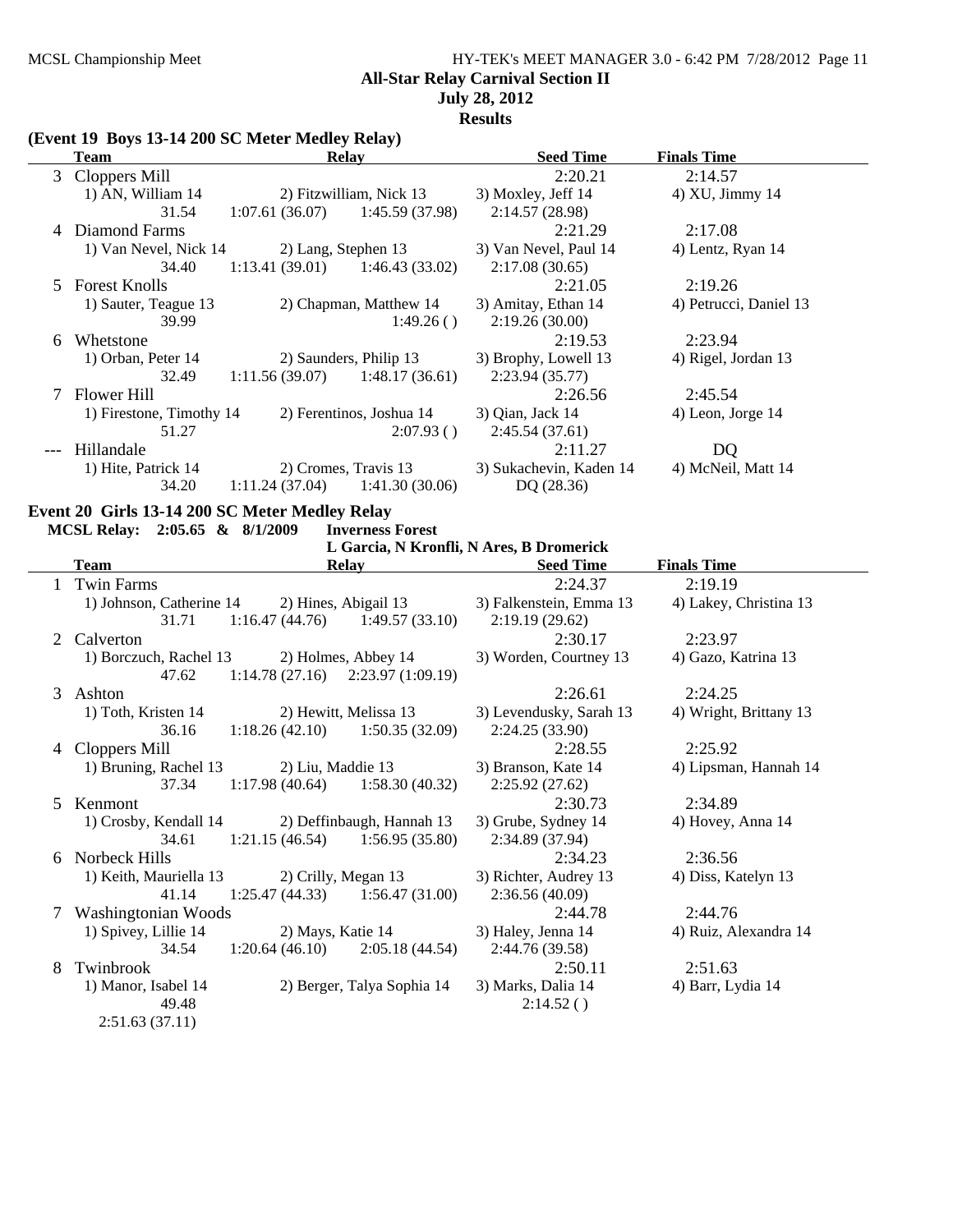**July 28, 2012**

**Results**

# **Event 21 Boys 18 & Under 250 SC Meter Freestyle Crescendo Relay**

**MCSL Relay: 2:14.69 & 8/1/2009** 

|    |                          | T Ellett-N Burgett-E Friedland-G Powell-N Horikawa |                       |                          |                            |  |  |
|----|--------------------------|----------------------------------------------------|-----------------------|--------------------------|----------------------------|--|--|
|    | <b>Team</b>              |                                                    | <b>Relay</b>          | <b>Seed Time</b>         | <b>Finals Time</b>         |  |  |
|    | 1 Rock Creek             |                                                    |                       | 2:29.56                  | 2:23.44                    |  |  |
|    | 1) McCann, Booker 8      | 2) Crane, Duncan 12                                |                       | 3) Ekstrom, Jonathan 18  | 4) Gillespie, Tommy 14     |  |  |
|    | 5) Caiazza-Blum, Joey 10 |                                                    |                       |                          |                            |  |  |
|    | 32.71                    | 59.43 (26.72)                                      | 1:26.12(26.69)        | 1:52.58(26.46)           |                            |  |  |
|    | 2:23.44 (30.86)          |                                                    |                       |                          |                            |  |  |
| 2  | Ashton                   |                                                    |                       | 2:33.19                  | 2:28.28                    |  |  |
|    | 1) Liewehr, Adam 8       | 2) Cleary, Liam 11                                 |                       | 3) Sterling, Spencer 18  | 4) Kenney, Matthew 14      |  |  |
|    | 5) Potts, Griffith 10    |                                                    |                       |                          |                            |  |  |
|    | 32.96                    | 1:02.34(29.38)                                     | 1:30.55(28.21)        | 1:58.58(28.03)           |                            |  |  |
|    | 2:28.28(29.70)           |                                                    |                       |                          |                            |  |  |
| 3  | Hillandale               |                                                    |                       | 2:34.84                  | 2:32.46                    |  |  |
|    | 1) Dietrich, Matt 8      | 2) Sukachevin, Kieran 12                           |                       | 3) Hisnanick, James 15   | 4) Sukachevin, Kaden 14    |  |  |
|    | 5) Dietrich, Joey 10     |                                                    |                       |                          |                            |  |  |
|    | 34.74                    | 1:05.95(31.21)                                     | 1:34.10(28.15)        | 2:01.38(27.28)           |                            |  |  |
|    | 2:32.46 (31.08)          |                                                    |                       |                          |                            |  |  |
| 4  | <b>Waters Landing</b>    |                                                    |                       | 2:33.96                  | 2:33.10                    |  |  |
|    | 1) Vilbig, Umi 8         | 2) Vilbig, Kai 12                                  |                       | 3) Petraites, Matthew 16 | 4) Blanchard, Grayson 14   |  |  |
|    | 5) Broderick, Connor 10  |                                                    |                       |                          |                            |  |  |
|    | 32.83                    | 1:02.27(29.44)                                     | 1:31.43(29.16)        | 2:00.51(29.08)           |                            |  |  |
|    | 2:33.10 (32.59)          |                                                    |                       |                          |                            |  |  |
| 5  | North Chevy Chase        |                                                    |                       | 2:33.19                  | 2:34.95                    |  |  |
|    | 1) Magnino, Ryan 8       | 2) Dickinson, Connor 11                            |                       | 3) Greenhalgh, Andrew 16 | 4) Sakaria, Nathan 13      |  |  |
|    | 5) Egan, Niles 10        |                                                    |                       |                          |                            |  |  |
|    | 34.20                    | 1:03.23(29.03)                                     | 1:32.08(28.85)        | 2:34.95 (1:02.87)        |                            |  |  |
| 6. | North Creek              |                                                    |                       | 2:45.63                  | 2:39.57                    |  |  |
|    | 1) Clincy, Ari 8         |                                                    | 2) Conklin, Sawyer 12 | 3) Lechner, Nicholas 18  | 4) Esayas, Nebeyou 13      |  |  |
|    | 5) O'Neil, Michael 10    |                                                    |                       |                          |                            |  |  |
|    | 37.62                    | 1:08.31(30.69)                                     | 1:37.67(29.36)        | 2:07.40(29.73)           |                            |  |  |
|    | 2:39.57(32.17)           |                                                    |                       |                          |                            |  |  |
| 7  | Old Farm                 | 2) Cernoch, Brian 12                               |                       | 2:35.00                  | 2:46.19                    |  |  |
|    | 1) Opdahl, Jordan 8      |                                                    |                       | 3) Brenits, Josh 17      | 4) Johannessen, Patrick 14 |  |  |
|    | 5) Annulis, Calvin 10    |                                                    |                       |                          |                            |  |  |
|    | 38.26                    | 1:08.95(30.69)                                     | 1:43.16(34.21)        | 2:13.77(30.61)           |                            |  |  |
|    | 2:46.19 (32.42)          |                                                    |                       |                          |                            |  |  |
| 8  | <b>Twin Farms</b>        |                                                    |                       | 2:47.59                  | 2:46.91                    |  |  |
|    | 1) Badrian, Ethan 8      | 2) Flynn, Michael 12                               |                       | 3) Maloney, Sean 16      | 4) Buonomo, Trever 13      |  |  |
|    | 5) Trebel, Ryan 10       |                                                    |                       |                          |                            |  |  |
|    | 37.06                    | 1:10.79(33.73)                                     | 1:42.26(31.47)        | 2:11.42(29.16)           |                            |  |  |
|    | 2:46.91 (35.49)          |                                                    |                       |                          |                            |  |  |
| 9  | Flower Hill              |                                                    |                       | 2:47.41                  | 2:48.19                    |  |  |
|    | 1) Camacho, Luke 8       | 2) Qian, Eric 11                                   |                       | 3) Evantanto, Azevedo 15 | 4) Qian, Jack 14           |  |  |
|    | 5) Camacho, Steven 10    |                                                    |                       |                          |                            |  |  |
|    | 42.88                    | 1:14.74(31.86)                                     | 2:17.82 (1:03.08)     | 2:48.28 (30.46)          |                            |  |  |
|    | 2:48.19()                |                                                    |                       |                          |                            |  |  |